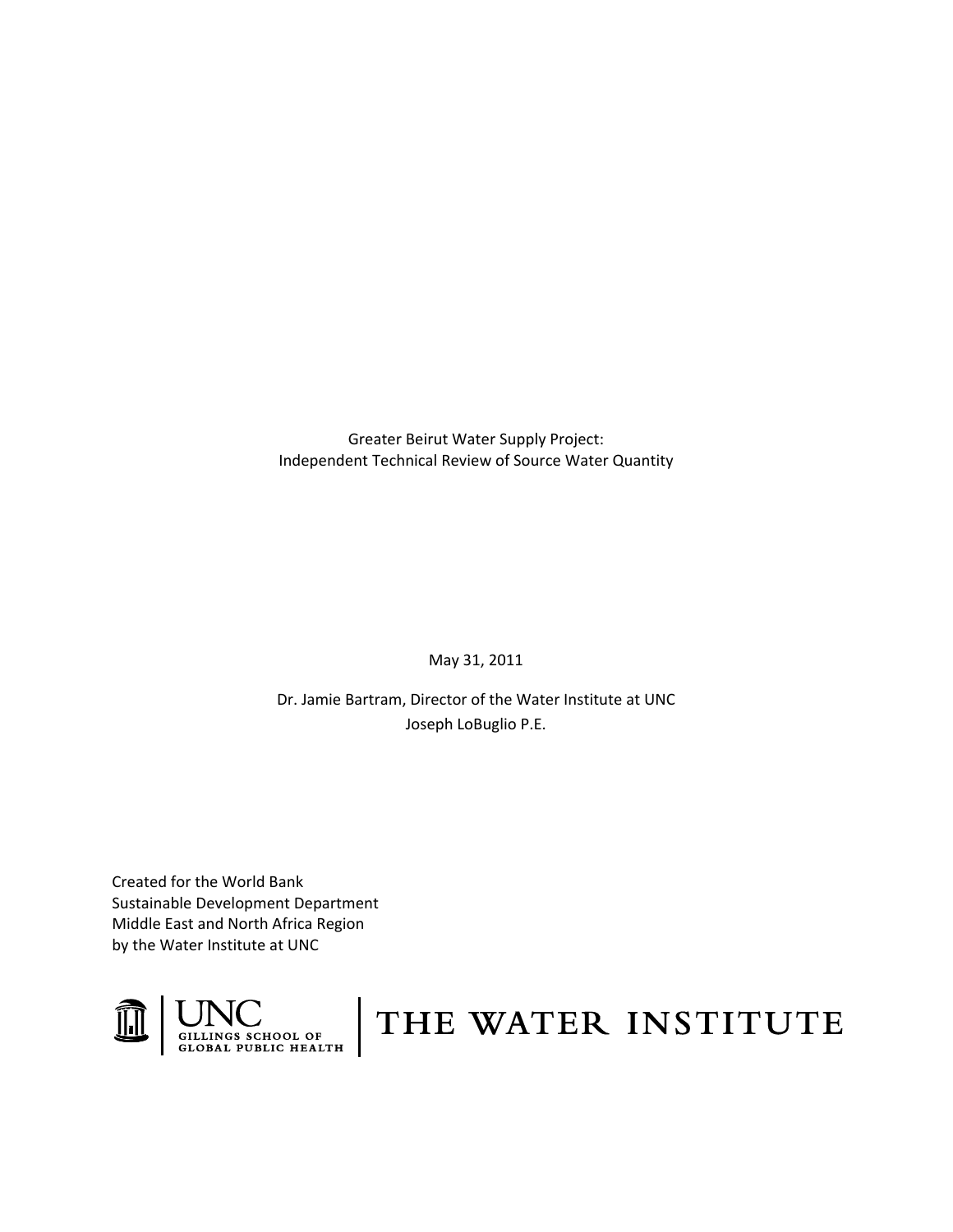# **Summary and Key Findings**

## *Summary*

The Water Institute at UNC<sup>1</sup> was asked to provide an independent technical review concerning the availability of water for a water treatment facility serving the Greater Beirut area of Lebanon, to be built as part of the Greater Beirut Water Supply Project (GBWSP). This review is based largely on the results of an April 2011 site visit to Lebanon by a senior UNC water engineer, and on data obtained from the Litani River Authority<sup>2</sup> and the Council for Development and Reconstruction (CDR).

**A review of historic flow data for the system providing water to the GBWSP concludes that there is adequate water available to meet the goals of the GBWSP.**

## *Key Findings and Assumptions*

#### *Key findings*

- *GBWSP and Existing Irrigation Projects. A review of historic flow data for the system providing water to the GBWSP concludes there is adequate water available to meet the goals of the GBWSP.* About 66 million cubic meters (MCM of storage in Karoun Reservoir is needed to meet both the needs of the GBWSP and the highest recent dry-year withdrawals for irrigation. This condition was met in 19 years out of 20 (95 percent of the time). In that one exceptional year the shortfall of 4.4 MCM accounted for about 9 percent of the value withdrawn for irrigation. So, as per Decree 14522 (see below), water could be available for the GBWSP in all years.
- *GBWSP and Short‐Term Irrigation Projects. Repeating the flow analysis with the full planned withdrawal of 25 MCM West Bekaa and Rechaya Potable Water Project (WBRPWP) reveals a high level of water availability for the GBWSP.* The additional water withdrawals for the potable water project are not projected to begin until at least 2016. Even if the potable water project withdraws the full amount when it begins, there is ample water available for that project, existing irrigation, and the GBWSP in 18 out of the 20 study years (90 percent). The shortfalls of 9 MCM and 22.5 MCM in the exceptional years represent 14% and 34% of the combined withdrawals for irrigation and the WBRPWP.

 $1$  An institute within The UNC Gillings School of Global Public Health at the University of North Carolina at Chapel

Hill. Please see annex 3.<br><sup>2</sup> The review is also based on a preliminary flow balance created by a senior engineer, formerly head of the Planning and Design Department in the Litani River Authority, now acting as a consultant to the Authority.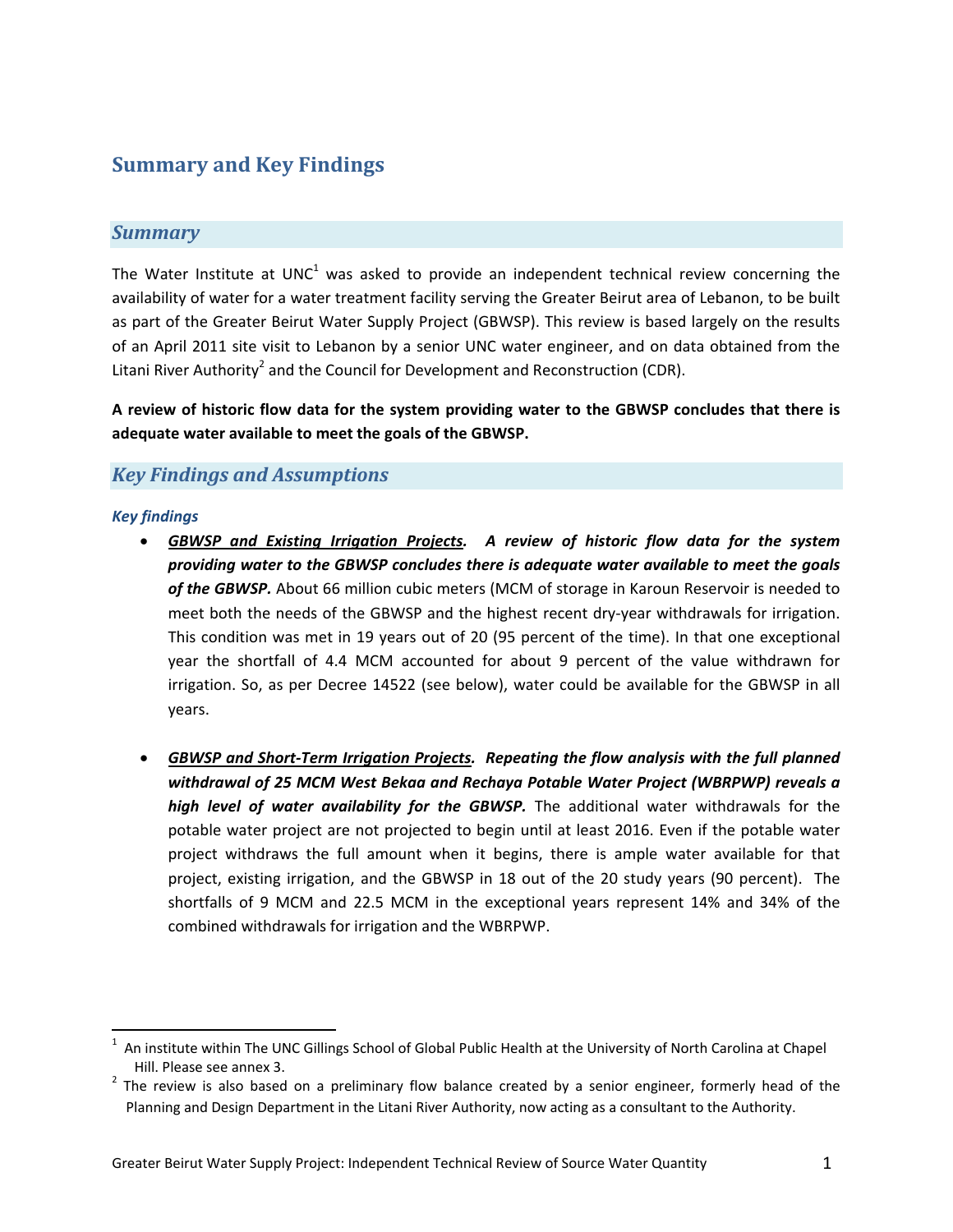#### *Key Assumptions*

- *Lebanese Presidential Decree No. 14522, dated 16 May 1970, gives priority to drinking water supply*. Decree 14522 assigns 40 million cubic meters (MCM) of Litani water and other sources of water to "potable water and water for industrial purposes." Further, it specifies that "The State is . . . entitled to decrease the quantities allocated for irrigation as per table 2 by 25 percent and, if necessary, add this 25 percent to the 50 million  $m<sup>3</sup>$  allocated for potable water, household, and industrial purposes without any compensation to beneficiaries of irrigation water."<sup>3</sup>
- *The GBWSP is designed to meet the short‐term water needs of the Greater Beirut region until 2016*. Needed withdrawals for the GBWSP are assumed to be constant at the design level (3 cubic meters per second [CMS]) during the dry period*.*
- *Current demands for irrigation are, to be conservative, assumed to be the highest recently observed.* Withdrawals were identified as part of a preliminary flow balance (figure 1).
- *Recent historic water availability is representative of future patterns.* Of the four primary sources of water for the water treatment plant, only the Karoun Reservoir possesses significant seasonal storage. A 47‐year dataset of inflows into Karoun Reservoir was used to evaluate variability in storage. Because of a statistically significant downward trend in storage over the full period, only the last 20 years of the dataset (1989-2008) was used in the analysis.
- *Seasonal flows of the springs and Awali (or Bisri) River follow typical patters seen between 2003 and 2009 and are proportional to water availability, as determined by annual Karoun Reservoir inflow amounts.* The three other sources of water are the Ain Zarqa spring, input from a spring into the Awali conveyor tunnel near Jezzine, and the Awali (or Bisri) River.
- *The Dry Period is defined as April 15th to October 31st.* This is in accordance with section 2 of the decree ("This amount can be distributed during the period as of mid‐April until the end of October every year …"), and also largely agrees with actual water availability and demand patterns.
- *The Canal 800 irrigation project will not begin to withdraw water until 2021 and will not reach maximum value until about a decade later.* The project will account for about 65 percent of the usable storage of the Karoun Reservoir (170 MCM), and its feasibility can only be determined in the context of a broader analysis of Lebanon's total water resource availability.

  $3$  Excerpts are from the English version of the decree, provided in annex 2.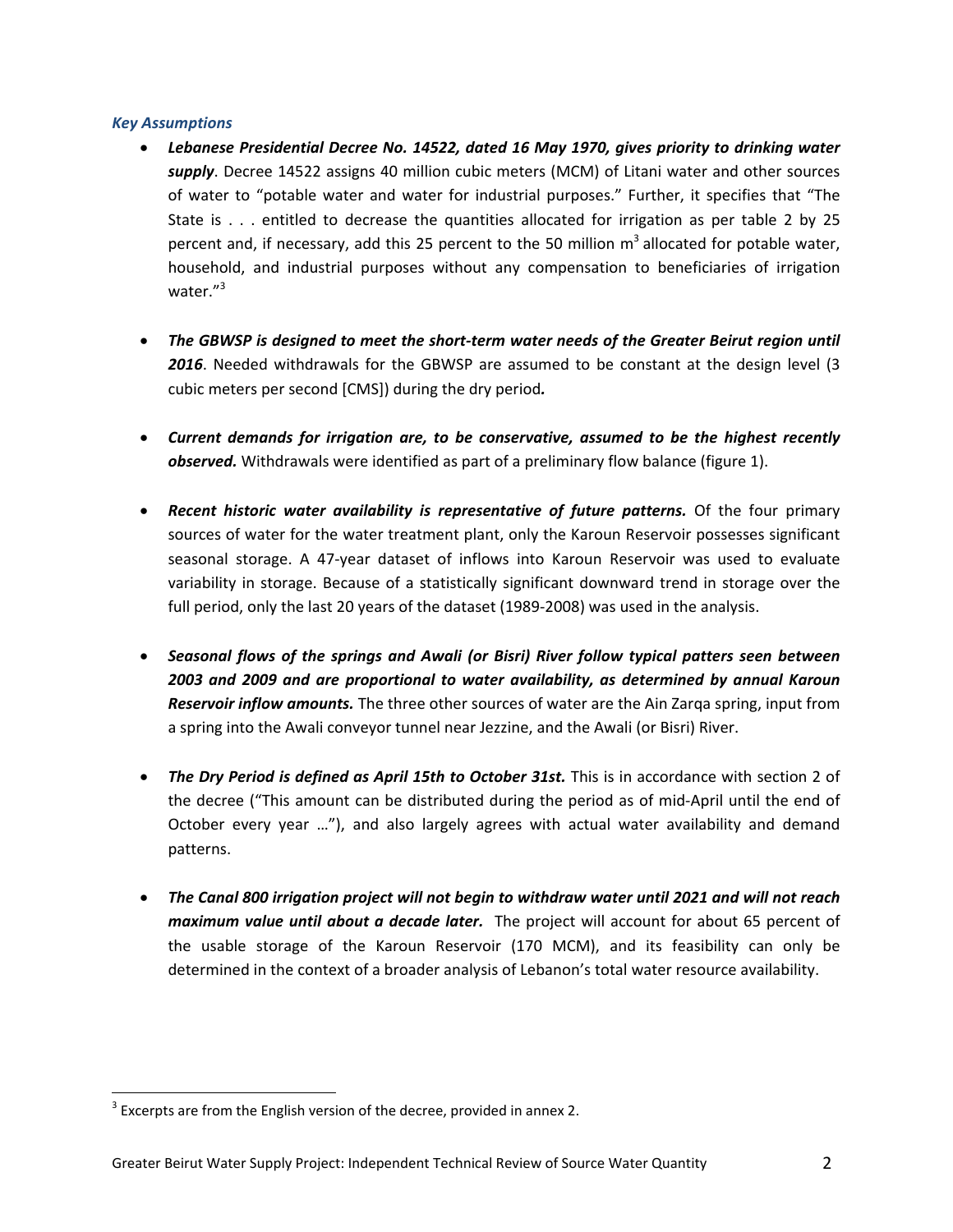# **1. Introduction**

A 250,000 cubic meter per day water treatment plant will be constructed as part of the Greater Beirut Water Supply Project (GBWSP).

The objectives of this technical review are to:

- 1) Determine whether there is sufficient water available from the Litani and Awali sources meet the needs of the GBWSP.
- 2) Assess the potential for water supply conflicts with competing uses.
- 3) Understand the impact of near‐term planned increases in water withdrawals.

## **1.1 Methodology**

The analysis involved the creation of monthly flow balances that include water from four main sources: the Karoun Reservoir, input from Ain Zarqa spring, input from a spring into the Awali conveyor tunnel near Jezzine, and the Awali (or Bisri) River (Figure 1).

Two flow withdrawal scenarios are reviewed in this analysis. In the first, irrigation projects currently in place (Canal 900, Kasmieh, Lebaa) are included. The second also includes anticipated withdrawals from the West Bekaa Potable Water Project, which is estimated to begin withdrawals no sooner than 2016.

# **2.0 Water Balance**

## **2.1 Description of the System**

A schematic of the system is shown in Figure 1.

Water from Karoun Reservoir makes its way to Markabi Reservoir either through the tunnel and Markabi hydroelectric plant (HEP) or through the Litani River downstream of the dam. Water from the catchment downstream of the dam, as well as from the Ain Zarqa spring, is added to the reservoir while withdrawals for irrigation and, eventually, the WBRPWP are removed. These flows are seasonal; it is unusual for there to be flow from the Litani Basin downstream of the dam during the dry season. Separately, water from Karoun Reservoir is provided to the Canal 900 irrigation project.

Flow from the Markabi Reservoir travels through the Awali Tunnel under open‐flow conditions. Water from a spring near Jezzine is added directly into the tunnel. To avoid pressurizing the tunnel, there is an overflow at A'zour which takes excess flow from the Awali Tunnel and discharges it into the Awali River.

The Awali Tunnel discharges into the Anane Reservoir. Water from the Anane Reservoir is piped under pressure to the Awali HEP. Some of the water is also used for irrigation at Lebaa. The Awali HEP discharges into the Joun Reservoir, which also receives flow from the Awali River (including any overflow from A'zour). This reservoir is piped under pressure to the Joun HEP.

Water for the GBWSP will be withdrawn at a location upstream of the Joun HEP. Excess water at the Joun Reservoir continues to flow in the Awali River where it is joined by the outflow of the Joun HEP and travels to the sea.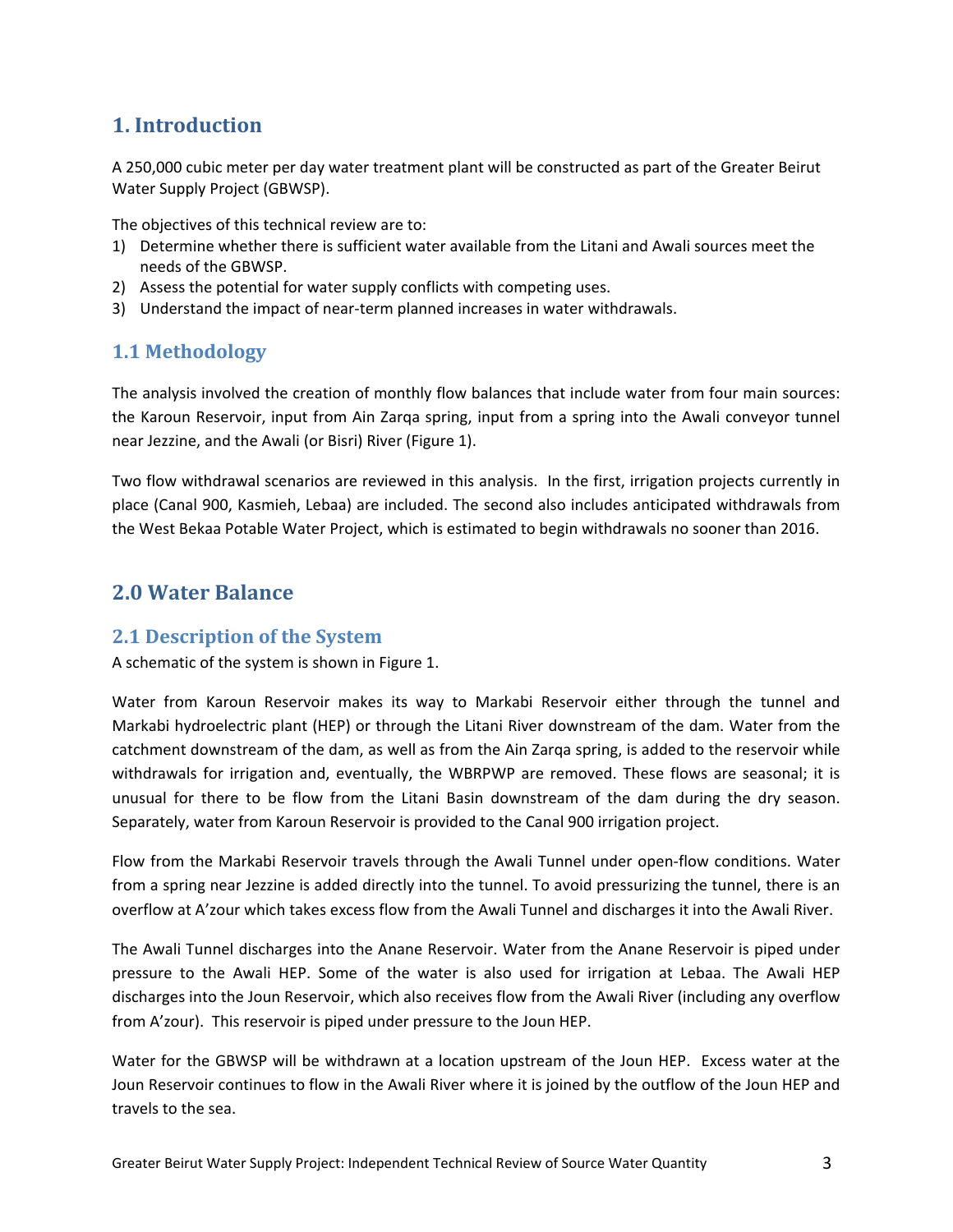*Figure 1. Schematic of water sources and water withdrawals affecting availability of water for the GBWSP*



*Source: reconstructed from flow schematic, maps, and supporting literature obtained during April site visit.*

## **2.2 Sources of Data**

Three sources of data were used to build the model of the water system.

#### **a) Litani River Inflows to Karoun Lake**

This dataset was provided by the Litani River Authority and includes monthly storage inputs to Karoun Lake from the Litani River over a 47‐year period (September 1962 to December 2009), as well as total storage for each hydraulic year (September through August). The Authority's method of calculating inflows is not to accumulate river inflows, but to use a volume-level relationship and frequent measurements of reservoir level. This was referred to as an "industrial" balance and accounts for river inflows as well as some losses (see part b of section 2.4).

Because of a statistically significant downward trend in storage over the full period, only the last 20 years of the dataset (1989-2008) were used in the analysis. This period, which shows no statistically significant trend (p=0.7), includes the lowest 5 years on record and 13 of the lowest 20 years on record (Figure 2). The reduced inflows to Karoun Lake are likely a result of higher utilization of the upper Litani River over time. Using only the later part of the dataset makes it far more likely that the data are representative of current conditions as well as providing a conservative estimate; the excluded data has higher average flows and would result in higher estimates of available water if included.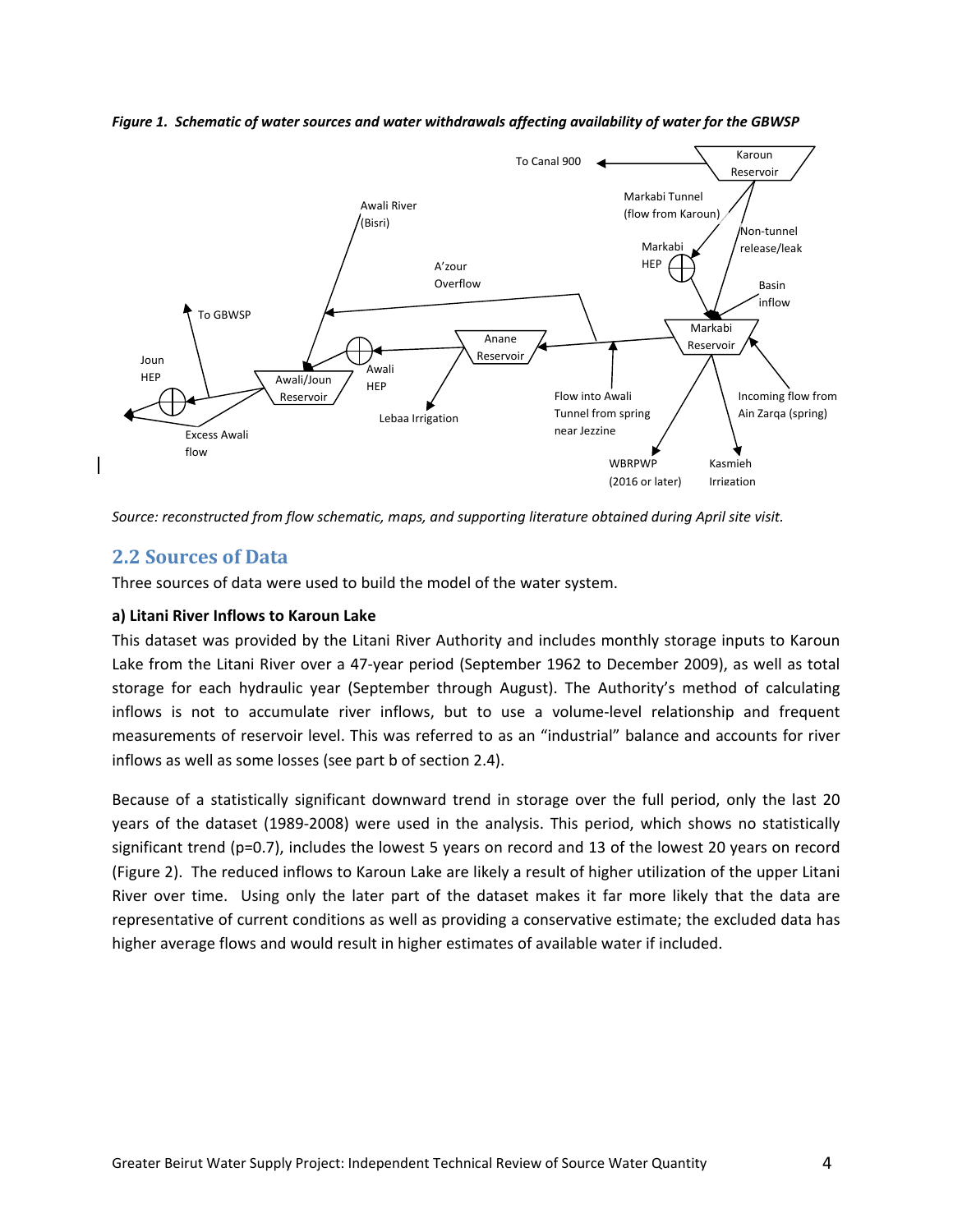



Note: Data within the shaded area are not included in the analysis.

## **b) Water Flow Data 20 003‐2005, 200 07‐2009**

The Litani River Authority publishes a summary of monthly flows from the Karoun Reservoir, through three hydroelectric plants, and to the sea. The following are included in their data:

| Location                                            | <b>Description</b>                                                                                                                                                                                                                                                                    |
|-----------------------------------------------------|---------------------------------------------------------------------------------------------------------------------------------------------------------------------------------------------------------------------------------------------------------------------------------------|
| Water through Markabi HEP                           | Released from Karoun Reservoir through the Markabi HEP                                                                                                                                                                                                                                |
| Canal 900 withdrawals                               | Water released from Karoun Reservoir for Bekaa irrigation (Canal 900)                                                                                                                                                                                                                 |
| Inflow from Karoun Basin                            | Water inflow from the Karoun Basin (location of the Litani River) downstream<br>of the dam. The water could be from rainfall or incidental springs; it is collected<br>in a reservoir just downstream of the Markabi HEP (Markabi Reservoir) and is<br>available for downstream uses. |
| Loss from dam                                       | There are losses through the dam that forms Karoun Reservoir, due to<br>overflows during wet times and leakage through the dam. This water is not<br>lost; as it is collected in the portion of the Litani River downstream of the dam<br>and feeds the Markabi Reservoir.            |
| Ain Zarga                                           | A spring that also feeds the Markabi Reservoir                                                                                                                                                                                                                                        |
| Kasmieh irrigation                                  | Water released for irrigation from the Markabi Reservoir                                                                                                                                                                                                                              |
| Loss at Markabi                                     | Losses from Markabi Reservoir                                                                                                                                                                                                                                                         |
| Lebaa irrigation                                    | Withdrawals for irrigation                                                                                                                                                                                                                                                            |
| Input from spring near Jezzine<br>into Awali Tunnel | The Awali Tunnel, connecting Markabi Reservoir with Anane Reservoir, goes<br>through a spring that contributes flow to the tunnel.                                                                                                                                                    |

*Table 1. D Description of f flow paramete ers in water sy ystem*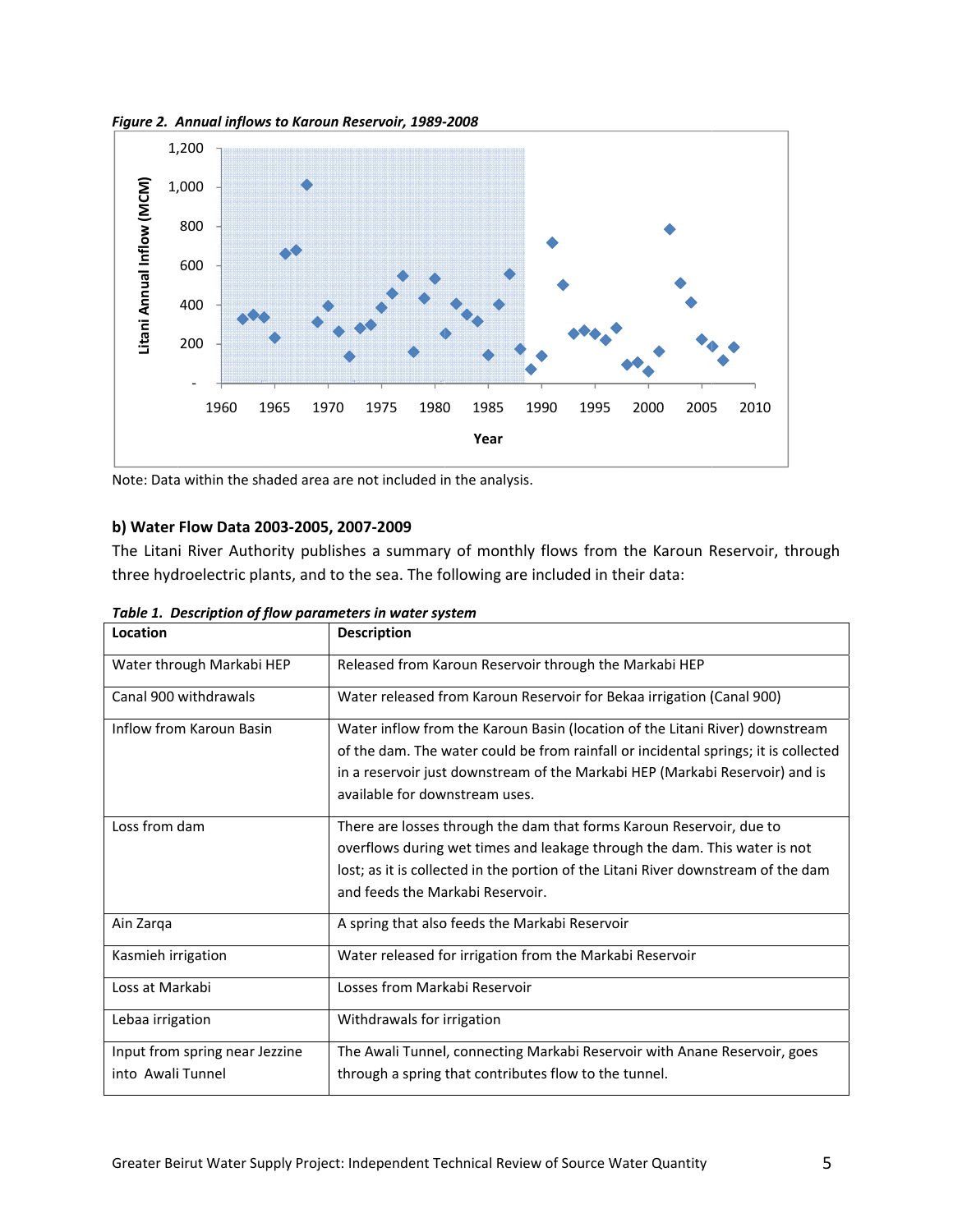| A'zour Overflow         | The Awali Tunnel is not meant to be pressurized or run full. When upstream                          |
|-------------------------|-----------------------------------------------------------------------------------------------------|
|                         | capacities are greater than the capacity of the tunnel or Anane Reservoir, the                      |
|                         | excess flow is diverted to the Awali (or Bisri) River. This flow does not go                        |
|                         | through the Awali HEP but is available for the GBWSP, as it can feed the Joun                       |
|                         | Reservoir.                                                                                          |
| Water through Awali HEP | Water through the Awali HEP is from Anane Reservoir, which is fed from all the<br>upstream sources. |
| Losses to Awali Basin   | The Joun (or Awali) reservoir is fed from the output of the Awali HEP and the                       |
|                         | Awali River. When more water than needed is available, it continues into the                        |
|                         | downstream portion of the Awali River.                                                              |
| Awali (Bisri) River     | This river feeds the Joun Reservoir. It may contain flow from the Karoun                            |
|                         | Reservoir whenever A'zour overflow exists.                                                          |
| Used for Joun HEP       | Water going through the Joun HEP.                                                                   |

Source: Litani River Authority, based on data for 2003‐2005 and 2007‐2009.

#### **c) Preliminary Water Balance**

A preliminary annual water balance was created by the Litani River Authority, the main part of which is shown in Figure 3. During the site visit, it was recognized that this flow balance could be improved by including a timeline showing when the various projects become active. For example, withdrawals for Canal 800 are not expected to begin until 2021 and will not reach the full amount until 2030. As this withdrawal will amount to roughly 65 percent of Karoun Reservoir's usable capacity, it should not be included in a flow balance that doesn't include wider consideration of Lebanon's water resources.

The water balance created for this technical review looks at monthly flow variations using data described in section 2.2b, and looks at the frequency of dry years using data described in section 2.2a. Monthly variations are important because there is no significant storage downstream of the Karoun Reservoir. This means, for example, that excess flows from the Awali River in May cannot be stored for use in August. The water balance also considers years other than the one with the lowest inflow into Karoun Reservoir.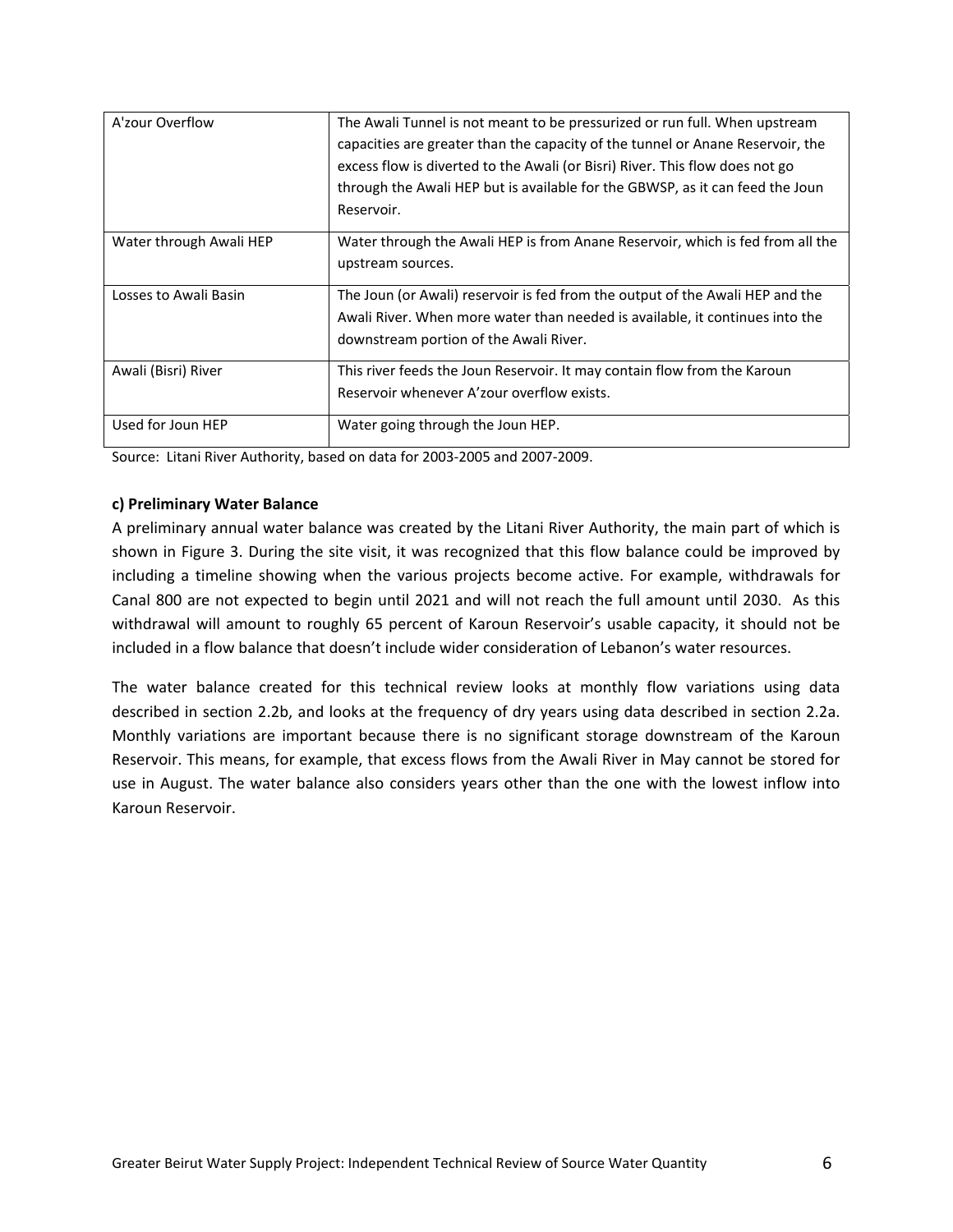#### *Figure 3. Preliminary flow balance*



Source: Litani River Authority.

Note: Annual average amounts shown in purple; annual amounts for driest year in red; amount for dry season of driest year in green

# **2.3 Values Used in the Analysis**

The water balance calculated on a monthly basis, using both dry-year and average-year values (Table 2).

| Location                                                  | <b>Dry-Year Value</b>                         | <b>Average-Year Value</b>            | <b>Monthly Data</b>                                                                                                                                         |
|-----------------------------------------------------------|-----------------------------------------------|--------------------------------------|-------------------------------------------------------------------------------------------------------------------------------------------------------------|
| Karoun Reservoir                                          | 61 MCM, Driest<br>year from 47-year<br>record | Average value from 20<br>year record | Not used. Storage is available as<br>needed up to total annual inflow<br>amount, not to exceed active storage<br>volume of 170 MCM                          |
| Canal 900<br>withdrawals                                  | 10 MCM $a$                                    | Same as dry-year value               | Proportioned to average monthly flows<br>observed from 2003 to 2009                                                                                         |
| West Bekaa and<br>Rechaya Potable<br><b>Water Project</b> | 25 MCM <sup>a</sup>                           | Same as dry-year value               | Because of uses other than irrigation,<br>assume half of allotment is uniformly<br>distributed over year, and half follows<br>irrigation pattern of Kasmieh |
| Ain Zarga spring                                          | 35 MCM <sup>a</sup>                           | 102 MCM <sup>a</sup>                 |                                                                                                                                                             |
| Kasmieh irrigation                                        | 30 MCM (dry<br>season only) <sup>a</sup>      | Same as dry-year value b             |                                                                                                                                                             |
| Spring Inflow to Awali<br>Tunnel                          | 17 MCM <sup>a</sup>                           | 55 MCM <sup>a</sup>                  | Proportioned to average monthly flows<br>observed from 2003 to 2009                                                                                         |
| Lebaa irrigation                                          | 10 MCM (dry<br>season only) <sup>a</sup>      | Same as dry-year value <sup>b</sup>  |                                                                                                                                                             |
| Awali River                                               | 54 MCM <sup>a</sup>                           | 130 MCM <sup>a</sup>                 |                                                                                                                                                             |

*Table 2. Source of values describing water availability and use for monthly flow balance*

Source: Derived from data provided by the Litani River Authority.

a. From preliminary water balance

b. Although the preliminary water balance shows lower withdrawals in average years, higher dry‐year values were used to make the analysis conservative.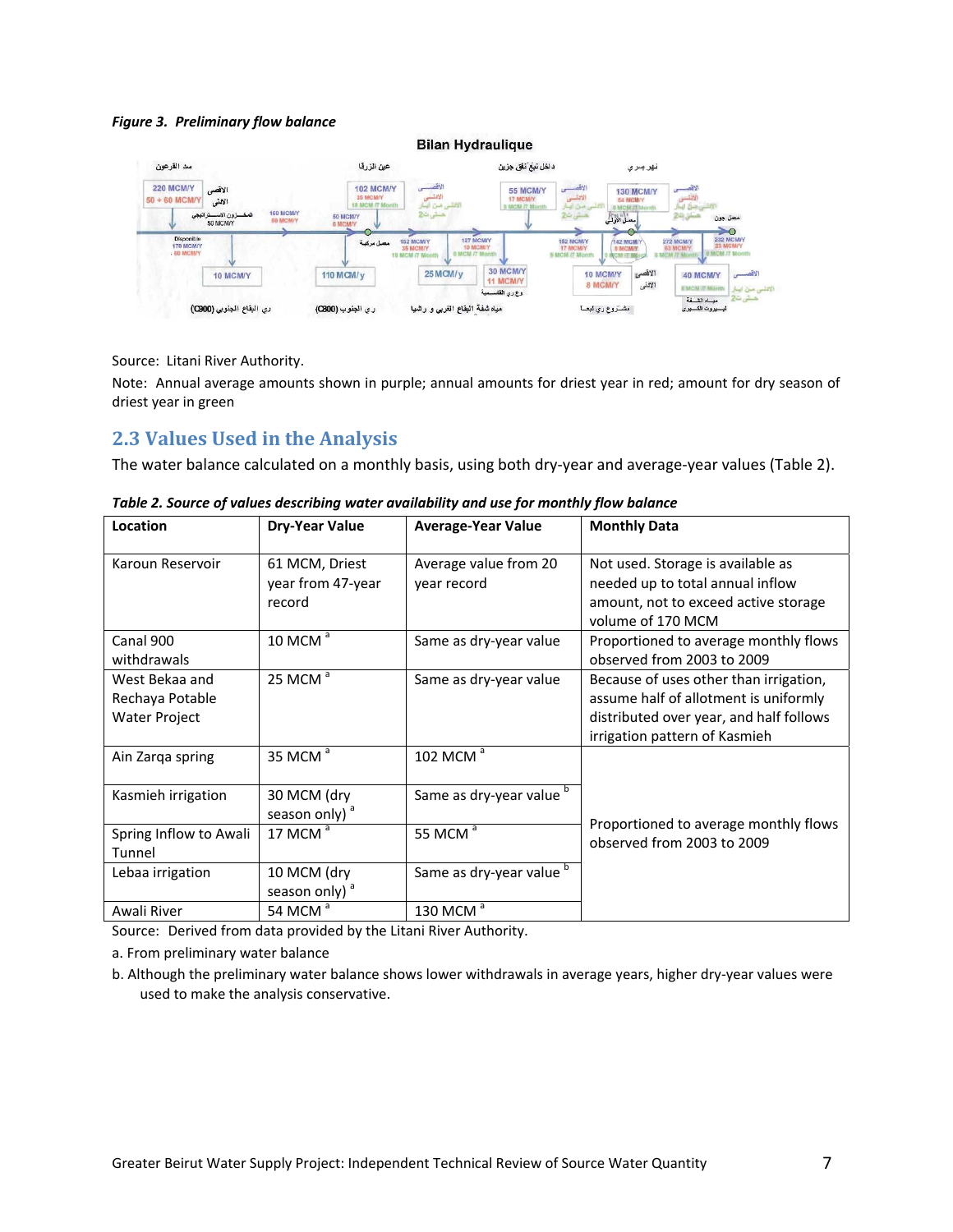Some of the values were not used in this calculation (Table 3).

| Location                               | <b>Reason for Non-Inclusion</b>                                    |
|----------------------------------------|--------------------------------------------------------------------|
| Water through Markabi HEP              | Not a source of water or source of loss                            |
| Inflow from Karoun Basin Loss from dam | Included in Karoun Reservoir release                               |
| Loss at Markabi                        | Does not generally occur during dry season                         |
| A'zour Overflow                        | Included in flow from the Awali entering Joun Reservoir            |
| Water through Awali HEP                | Not a source of water or source of loss                            |
| Loss to Awali Basin                    | Occurs only if excess in Joun Reservoir, in which case there is no |
|                                        | shortage of water                                                  |
| Used for Joun HEP                      | Not a source of water or source of loss                            |

*Table 3. Values not needed to calculate monthly flow balance*

The monthly pattern of flows used to scale annual data is obtained by averaging the monthly water flow data from all sources (Table 1) for all available years. Withdrawals for the Greater Beirut Water Supply Project are assumed to be constant at the design level (3 CMS) for the dry period (April 15 to October 31). These flows are plotted for the dry-season months in Figure 4.





Note: Inflows are positive values above x-axis; withdrawals are negative values below x-axis.

# **2.4 Other Considerations in the Analysis**

The analysis also took account of the following factors and assumptions:

## **a) Assumption of lowest inflows from Awali (or Bisri) River and two springs when storage in Karoun Reservoir is lowest**

The flow balance assumes the highest withdrawals in every case. Inputs from the Awali River, the spring at Ain Zarqa, and the spring feeding the Awali Tunnel near Jezzine are assumed to be lowest for years in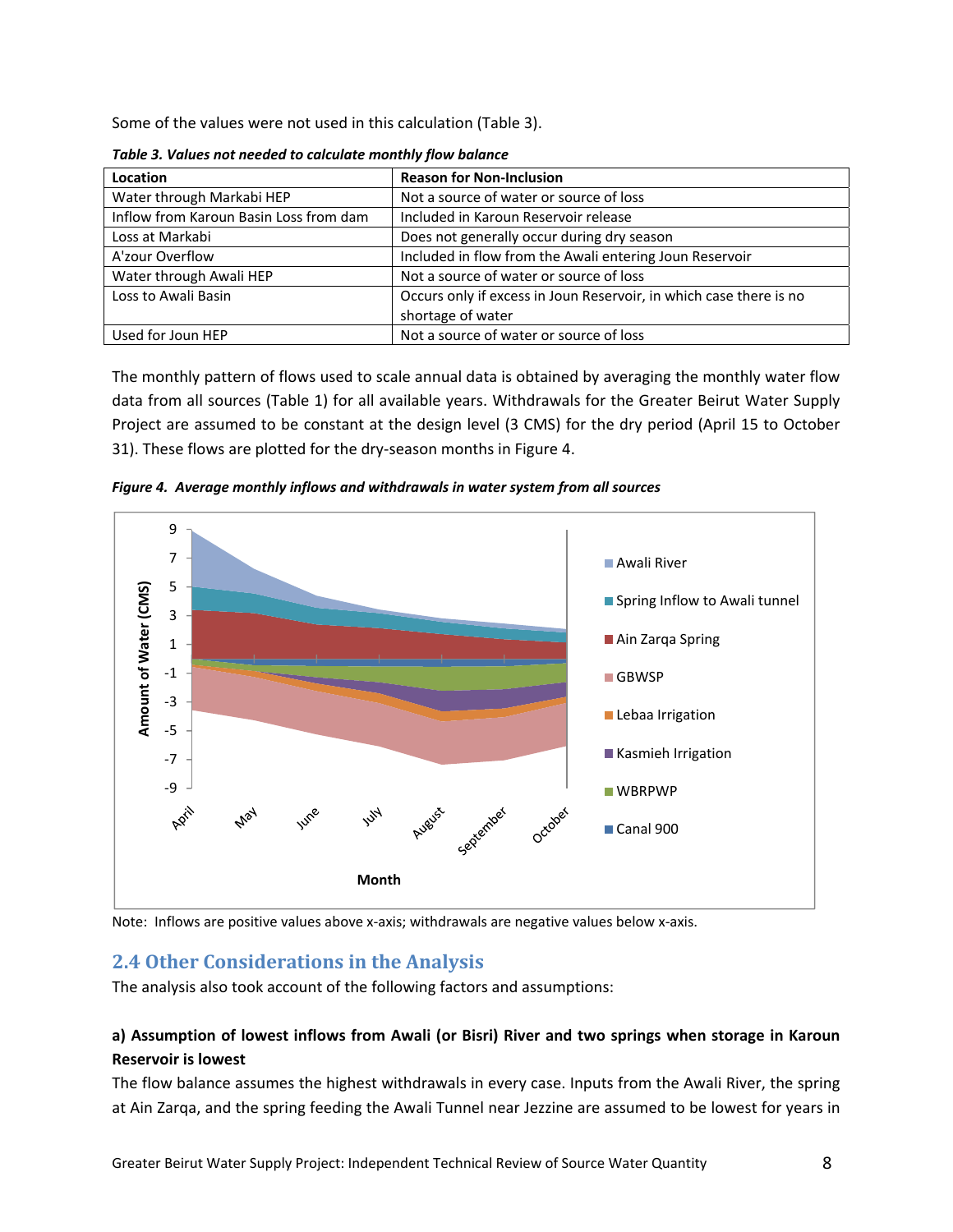which storage in the Karoun Reservoir is lowest. Although this may not be true in all cases—one can imagine a year with low flows during the wet season but average flows during the dry season—it is the most conservative assumption.

#### **b) Accounting for unknown losses**

As noted in section 2.2a, the data reflect flows that were observed as part of the operation of the current system (designated by the engineer as "industrial flows") rather than derived from a hydrologic water balance. A hydrologic water balance would involve a more rigorous accounting of inflows and losses, such as evaporation and seepage, while the "industrial" flows represent net flow values. To illustrate, consider a standard water balance for a reservoir, calculated as:

Increase in Storage = Inflows – Outflows – Losses

Since storage increases and some outflows were measured, this can be rearranged so that the known values are on the right side and those unknown are on the left:

Inflows – Losses = Increase in Storage + Known Outflows

The left hand side "Inflows – Losses" is a single quantity and the two subcomponents cannot be separated as the losses are unknown. The left-hand side can be characterized as "net inflows" since it represents flows inclusive of losses. The principle in this simple case also applies when computing a water balance for a more complex system.

## **c) Canal 800**

Canal 800 is not included in this review because the planned withdrawal of 110 MCM will not start until 2021 and will not reach the maximum value until about a decade later. As noted in section 2.2c, this withdrawal will account for about 65 percent of the usable storage of the Karoun Reservoir (170 MCM), and its feasibility can only be determined in the context of a broader analysis of Lebanon's total water resource availability and the cost effectiveness of efficient irrigation practices.

The amount of water needed for irrigation is dependent on many factors, including the crop, the soil type, and the irrigation method. Water use can be optimized when the yield of crops under differing irrigation conditions is understood (for example, see the work of Karam and others<sup>4</sup>). Efficiencies of irrigation methods also vary; traditional methods are about 50% efficient while sprinkler irrigation can reach 70%‐80% efficiency and drip irrigation can exceed 80%. FAO data show that, as of 2000, 64% of the irrigated land in Lebanon received water from surface irrigation, 28% from sprinkler irrigation and 8% from drip irrigation<sup>5</sup>, so there may be opportunities to reduce the overall withdrawal for irrigation.

 $^4$  Karam, F., R. Lahoud, R. Masaad, Rabih Kabalan, J. Breidi, C. Chalita, Y. Rouphael. (2007). Evapotranspiration, seed yield and water use efficiency of drip irrigated sunflower under full and deficit irrigation conditions. Agricultural

Water Management Volume 90, Issue 3, 16 June 2007, Pages 213-223<br><sup>5</sup> I. Hamdan, T. Oweis and G. Hamdallah (eds.) AARINENAWater Use Efficiency Network: Proceedings of the Expert Consultation Meeting, 26‐27 November 2006, Aleppo, Syria. ICARDA, Aleppo, Syria. iv + 244 pp. (http://www.icarda.org/docrep/Books/AARINENA.pdf#page=107)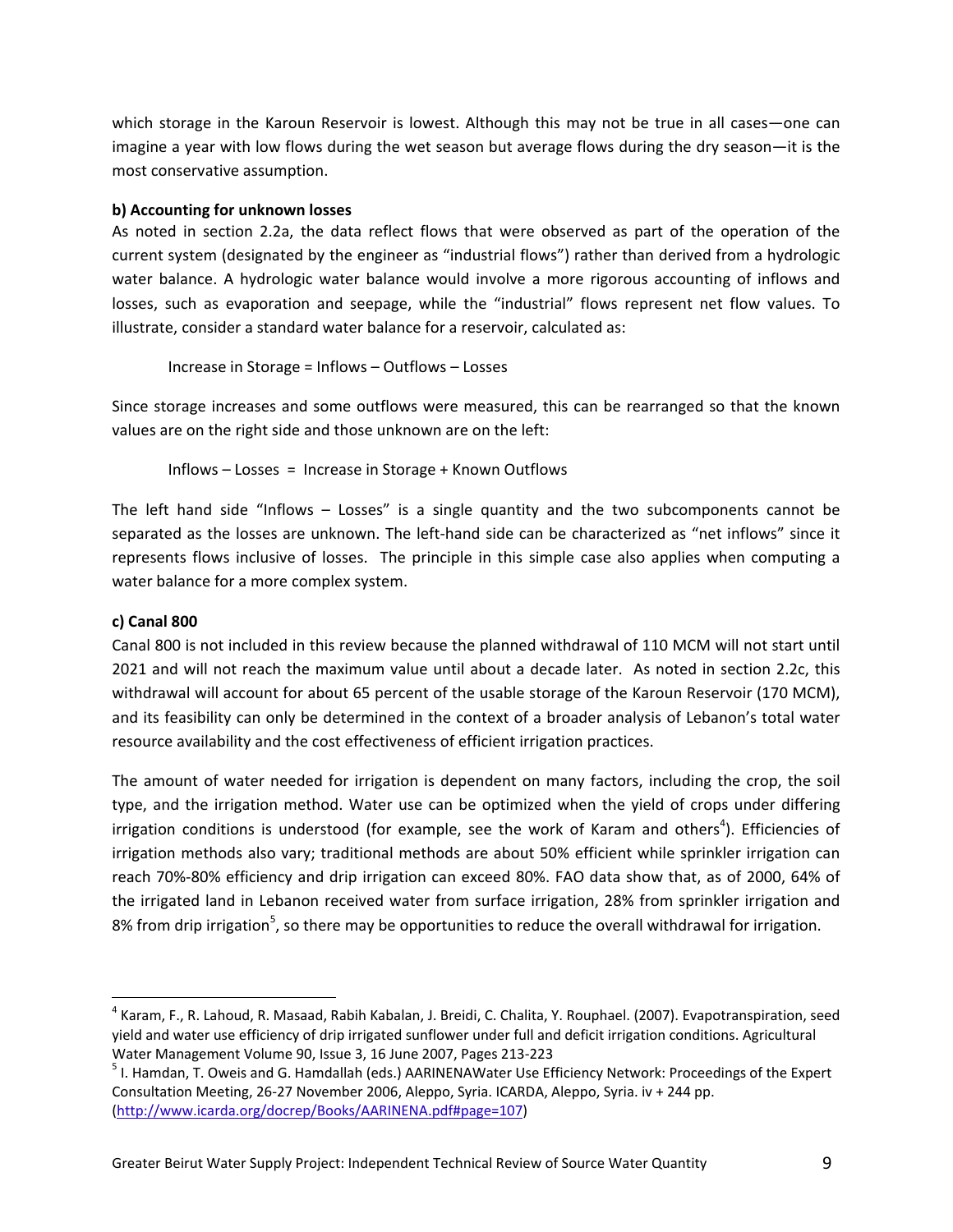## **3.0 Results**

## This review of historic flow data for the system providing water to the GBWSP concludes that there is **adequate water available to meet the goals of the GBWSP.**

About 66 MCM of storage in Karoun Reservoir is needed to meet the needs of both the GBWSP and the highest recent dry-year withdrawal for irrigation (Figure 5 shows the estimated amount from each source). This condition was met in 19 of the 20 years reviewed (95 percent of the time). In the one exceptional year, the shortfall (4.4 MCM) amounted to about 9 percent of the total withdrawn for irrigation. Therefore, as allowed by Decree 14522, water could be available for the GBWSP in all years. This historical data show that as conditions get wetter, more water is available from the Awali River and springs, and less is required from Karoun Reservoir. In the driest years, about 70 percent comes from sources within the Litani Basin and the rest from the Awali River and the spring near Jezzine. In the driest year, about 70 percent comes from sources within the Litani Basin and the rest from the Awali River and the spring near Jezzine, with the sources of withdrawal from irrigation depending on how those withdrawals are made.





The Inclusion of the full planned West Bekaa and Rechaya Potable Water Project in the analysis shows a continued high level of water availability for the GBWSP (Figure 6). The additional water withdrawals for the potable water project (25 MCM per year) are not projected to begin for at least five years. Even if the project withdraws the full amount from the start, there is ample water available for that project as well as the GBWSP and existing irrigation in 18 of the 20 study years (90 percent). The shortfalls of 9 MCM and 22.5 MCM represent 14 and 34 percent of the combined withdrawals for irrigation and the WBRPWP in the two years where shortfalls exist. In all cases, withdrawals from Karoun Reservoir plus Ain Zarqa spring for the GBWSP are at or below 40 MCM—within the allocation amount specified in Decree 14522 for potable water and industry.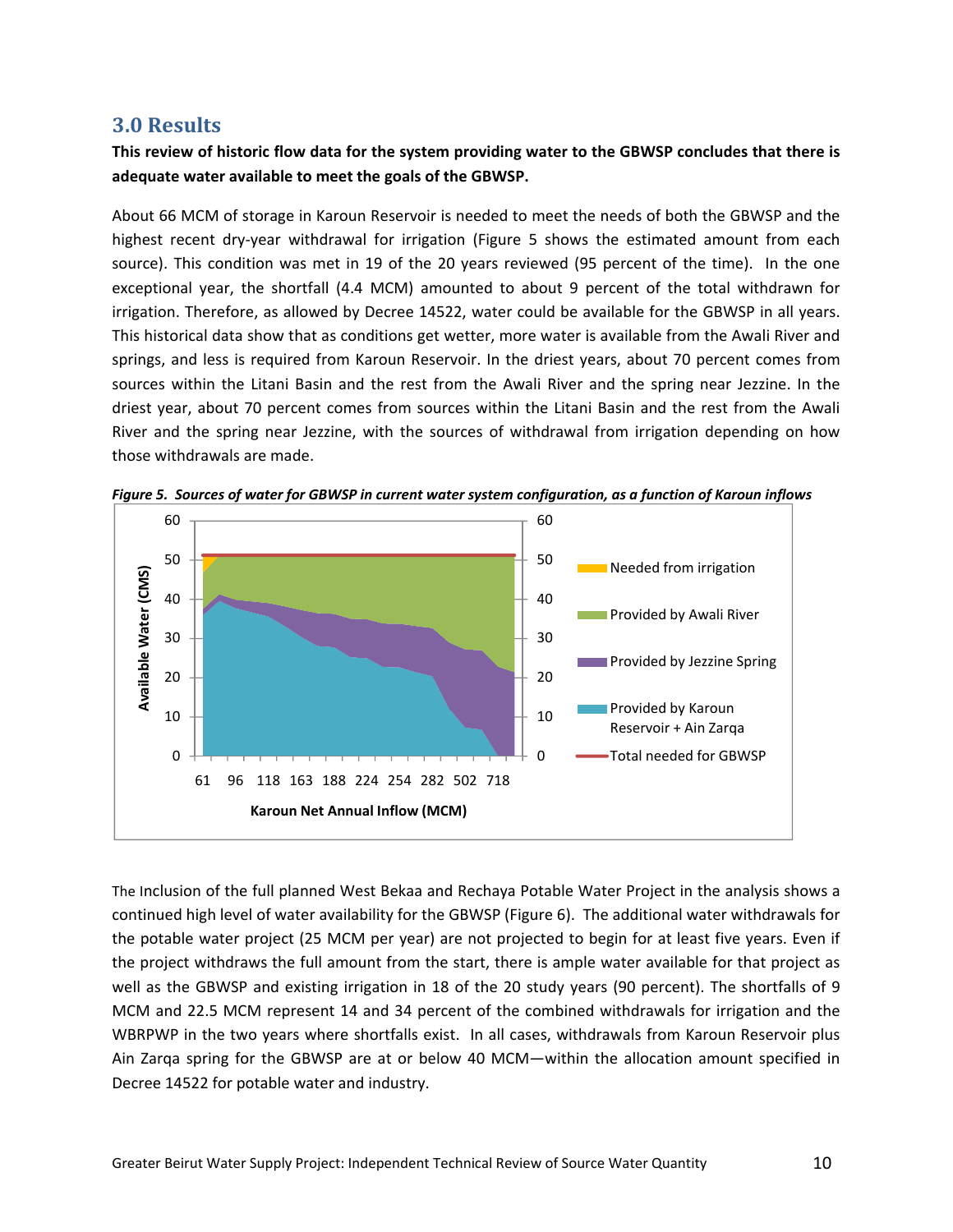

*Figure 6: Source of Water for GBWSP in 2016 as a function of Karoun inflows* 

# **4.0 Impact of the GBWSP on Climate Change and Aquifers**

#### **a) Climate change**

Climate change effects, observable on the order of decades, are beyond the scope of this analysis. Although these effects are accounted for, to some extent, in the decision to use data from only the past 20 (rather than 47) years to calculate Karoun Reservoir net inflows, an accurate picture of these effects also depends on an analysis of long-term trends in population growth and water utilization patterns.

#### **b) Aquifer storage and recharge**

The GBWSP is targeted towards providing water to the Greater Beirut area in the seven dry months of the year. During the five wet months, the area is supplied with groundwater from a variety of aquifers, some of which are closely coupled with surface sources and wax and wane with the wet and dry seasons; and some of which are more isolated and could potentially serve as seasonal reservoirs. By providing water during the wet months, the GBWSP could potentially replenish or preserve the supply in many of these aquifers. This would enable the aquifers to supply water further into the dry period, and thereby lessen demand on the Litani and Awali (Bisri) rivers during times of reduced availability.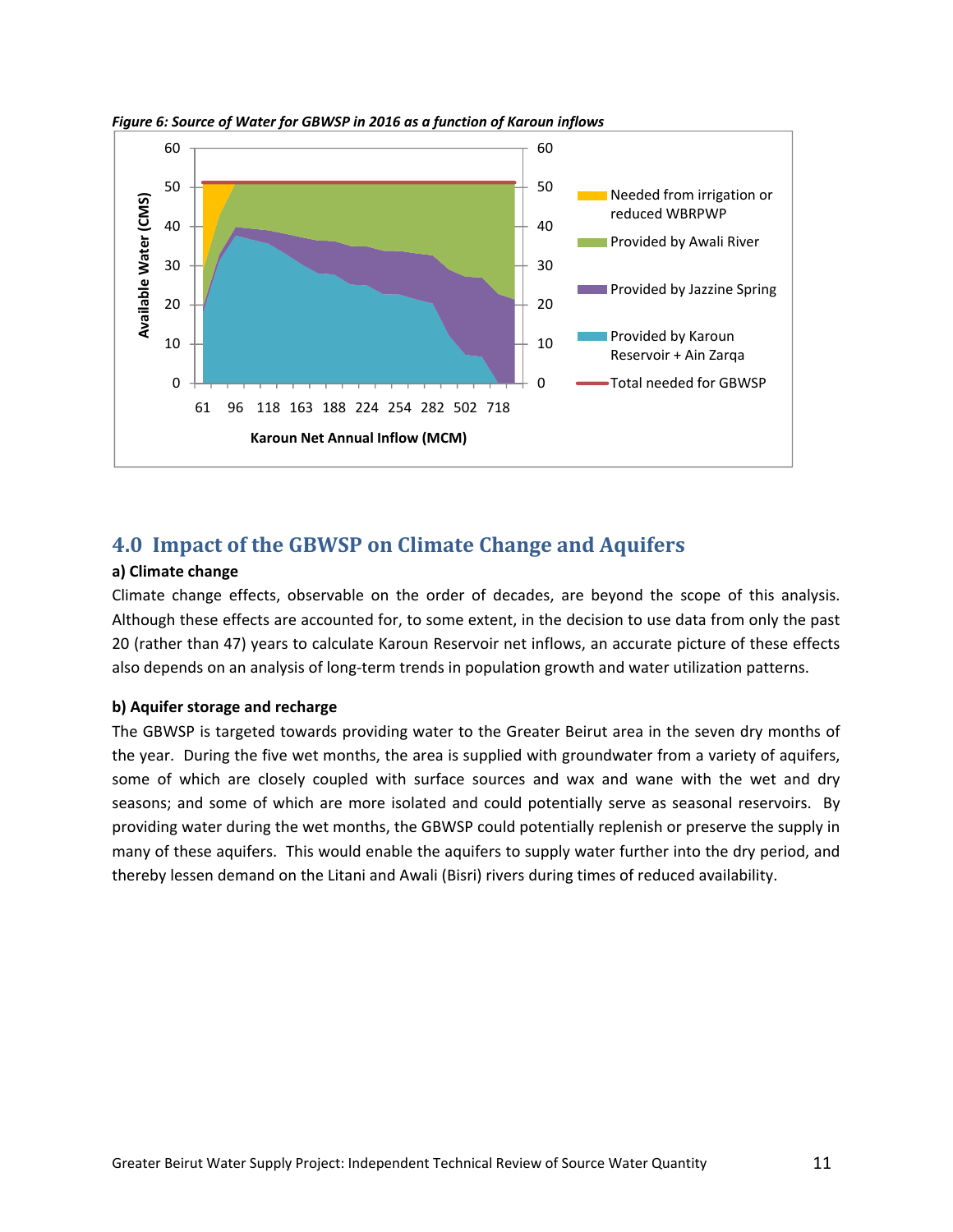#### **Annex 1: Images**

Map of system



Facilities at Markabi (from Google Maps)

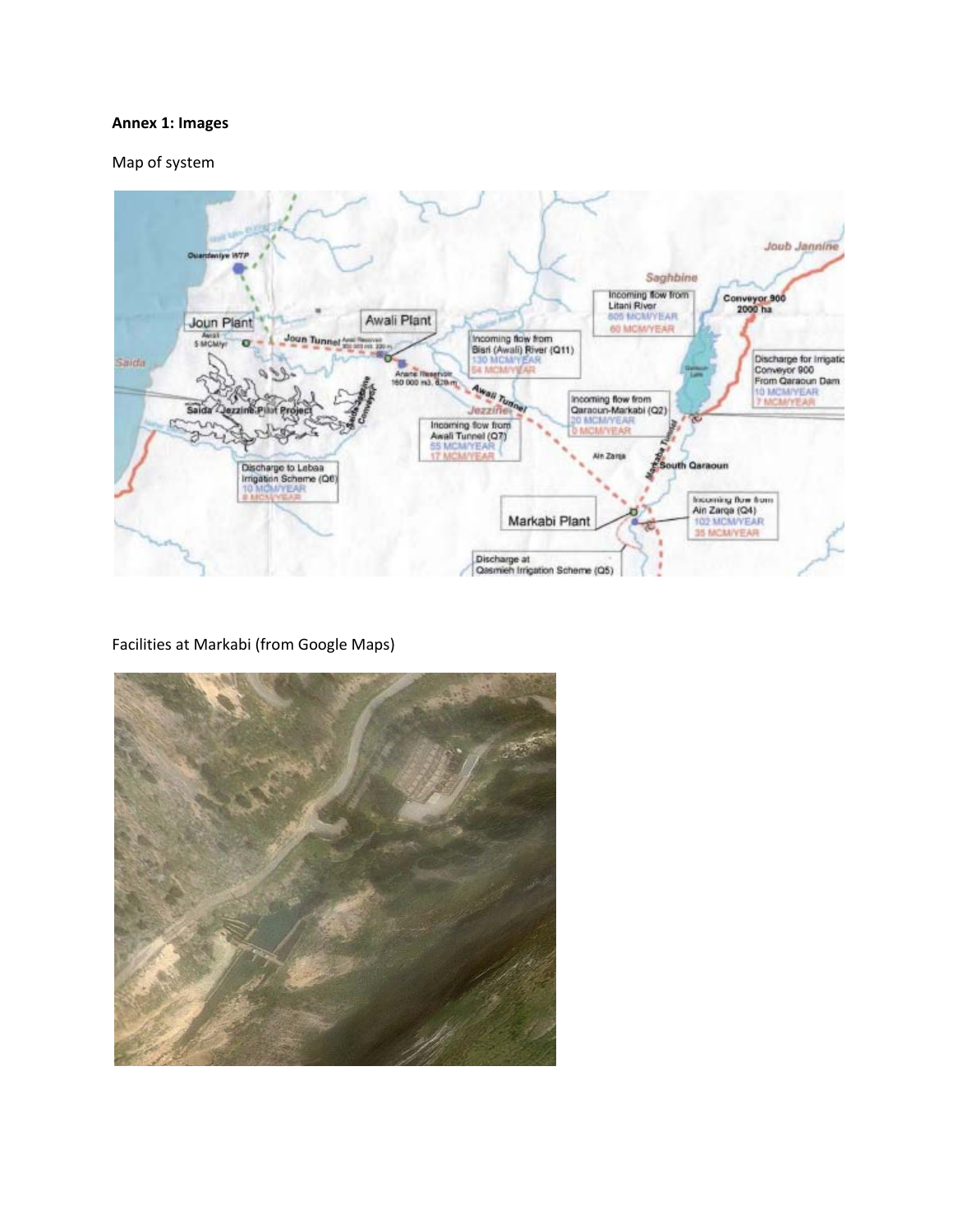## Anane Basin



## Joun Resoir

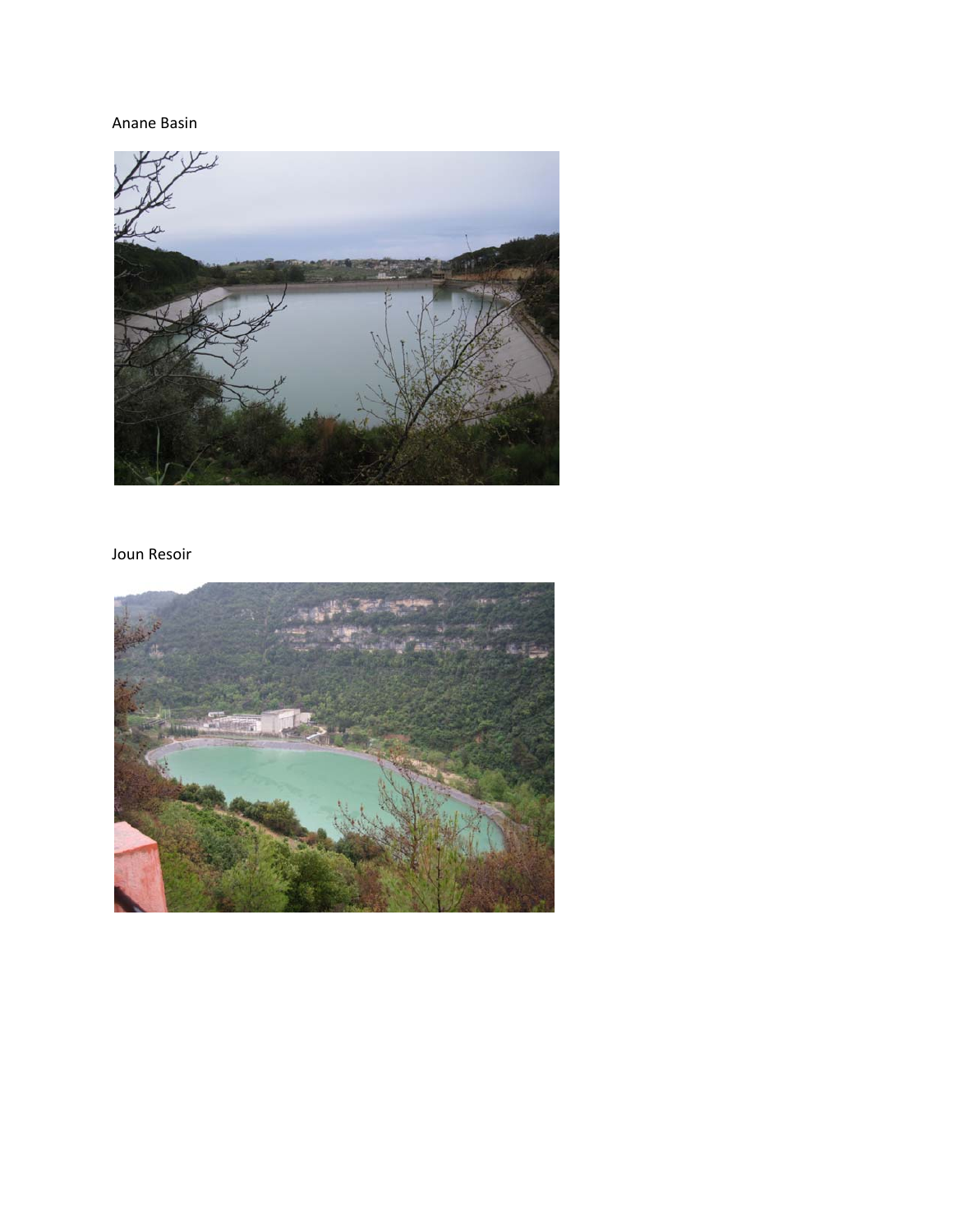#### **Annex 2: Decree in English**

#### **Ministry of** Hydraulic and Electric Resources

#### **Decree No. 14522**

Distributing the water of the Litani River and other sources of water in the area between the road of Beirut‐Damascus and the springs of Anjar‐ Chemsine and underground water in Terbol area north of this road in the central Beqaa for irrigation purposes.

The President of the Republic,

Based on

- ‐ the Lebanese Constitution;
- ‐ decision No. 3 of the board of directors of the National Authority of the Litani River, minutes No. 475 on July 18, 1968 in respect of distributing the water of Litani River for irrigation purposes;
- ‐ studies made by Ministry of Planning [sic] on this subject;
- ‐ the report of World Bank mission dated April 30, 1969;
- ‐ the report of the joint mission of the FAO and the International Bank for Reconstruction and Development No. 69/41 on Oct. 16, 1969;
- ‐ recommendation by Minister of Hydraulic and Electric Resources; and pursuant to
- ‐ the approval of the Council of Minister on April 8, 1970.

#### ‐

#### **Decreed**

#### **Article 1**

**The term "western foothills"** in this decree means the Lebanese territories between Beirut River, the Mediterranean and the south borders at an altitude of 800 m above sea level.

**The term "South Beqaa"** refers to the area from the Beqaa plain from the dam of Albert Naccache in the south to the road of Beirut‐Damascus in the north and the section in the north of this road between the course of the Litani River and the irrigation channel at an altitude of 900 m till Ryak.

#### **Article 2**

The total amount of water which can be used in an average water year in the regions covered in this decree is determined at 510 million  $m<sup>3</sup>$ . This amount can be distributed during the period as of mid-April until the end of October every year as shown in table 1 attached to this decree.

## **Article 3**

This volume of water shall be distributed over the regions shown in table 2 attached to this decree, as summarized below: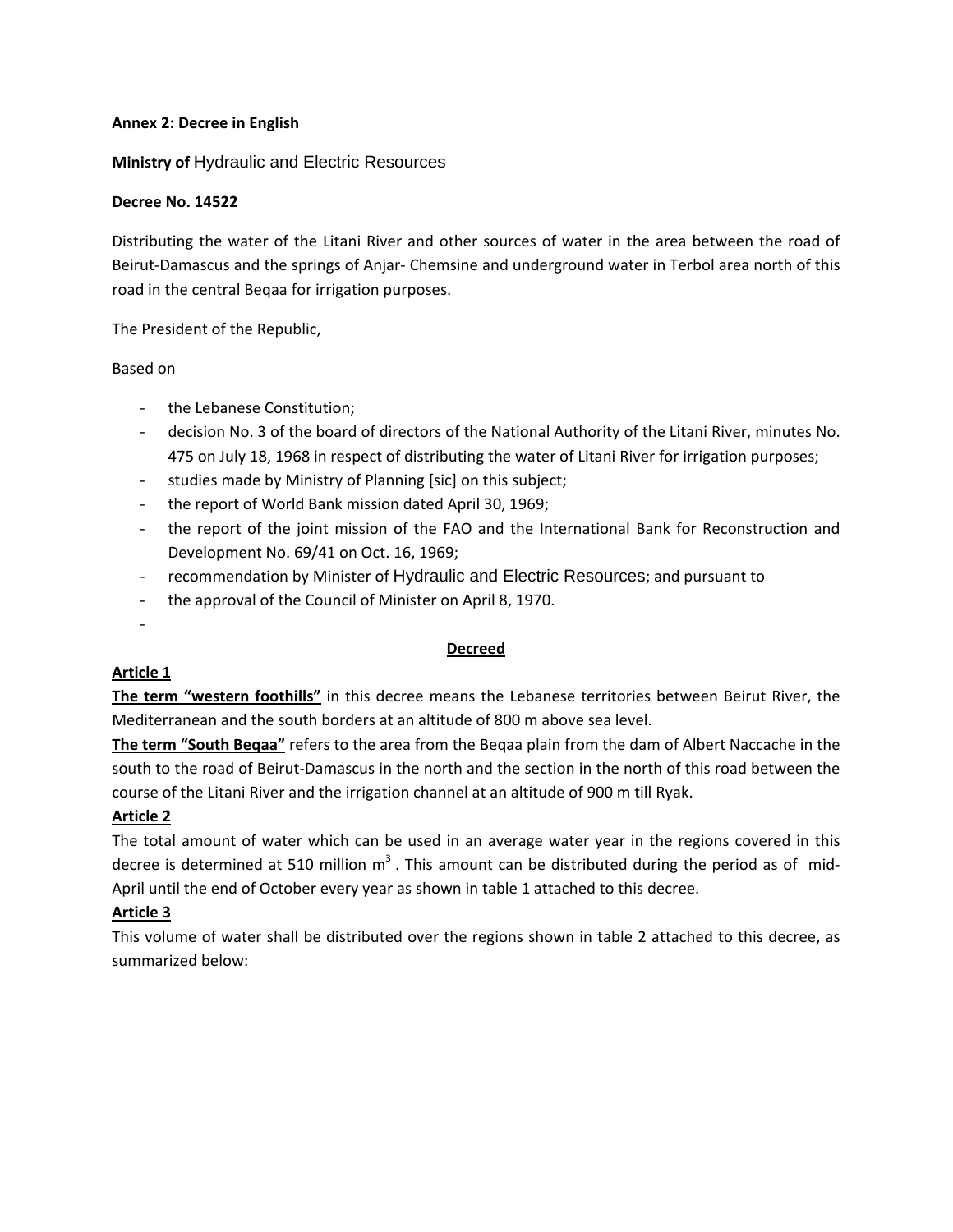|              | South Begaa                            | 140 Million m <sup>3</sup> |
|--------------|----------------------------------------|----------------------------|
|              | Western foothills                      | 320 Million m <sup>3</sup> |
|              |                                        |                            |
|              | Potable water and water for industrial | 50 Million m <sup>3</sup>  |
|              | purposes                               |                            |
| <b>TOTAL</b> |                                        | 510 Million m <sup>3</sup> |
|              |                                        |                            |

The irrigation water currently used in these regions is included in this amount.

## **Article 4**

Pending the construction of Khardala Dam, storing water therein, and using it for irrigation purposes, the above quantities (as shown in table 2) shall be reduced as follows:

|              | South Begaa                            | 120 Million m <sup>3</sup> |
|--------------|----------------------------------------|----------------------------|
|              | Western foothills                      | 270 Million m <sup>3</sup> |
|              | Potable water and water for industrial | 40 Million m <sup>3</sup>  |
|              | purposes                               |                            |
| <b>TOTAL</b> |                                        | 430 Million m <sup>3</sup> |

## **Article 5**

In case new water resources are available, the government of Lebanon will distribute them to the western foothills, taking into consideration technical rules and future water needs based on the distribution guidelines by virtue of this decree.

## **Article 6**

Water quantities mentioned in article 2 of this decree shall not be deemed a vested right vis‐à‐vis the State. These quantities can be decreased in drought years depending on water availability. The State is also entitled to decrease the quantities allocated for irrigation as per table 2 by 25% and, if necessary, add this 25% to the 50 million  $m<sup>3</sup>$  allocated for potable water, household, and industrial purposes without any compensation to beneficiaries of irrigation water.

In view of the foregoing, the State is entitled to identify the areas that can be cultivated using permanent irrigation water, while the remaining areas shall be cultivated on a seasonal basis.

The State, temporarily, may distribute unneeded potable water and water allocated for household and industrial purposes to irrigation.

Shortage of water in drought years and due to meeting the needs for potable water and water for household and industrial purposes shall be distributed over all regions pro rata to allocated quantities.

## **Article 7**

In line with water distribution scheme and new irrigation projects developed for different regions, priority shall be given to fertile soil most fit for irrigated agriculture.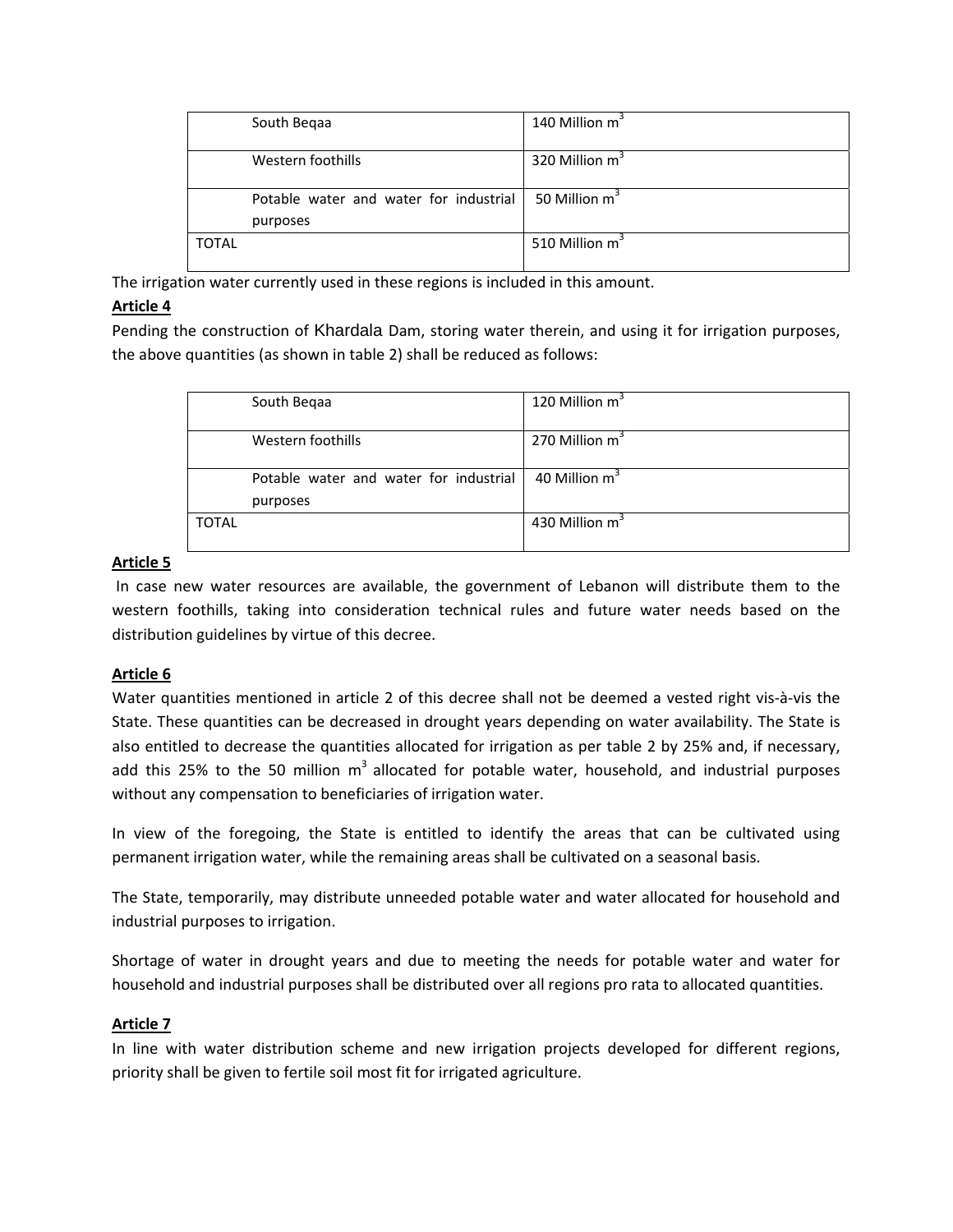## **Article 8**

All other decisions and decrees in conflict with this decree shall be revoked and deemed null and void.

## **Article 9**

This decree shall come into force upon publication in the official gazette.

Baabada, May 16, 1970

Charles Helou, (singed)

Issued by the President of the Republic

Prime Minister, Rachid Karame (signed)

Minister of Hydraulic and Electric Resources, Anouar Khatib (signed)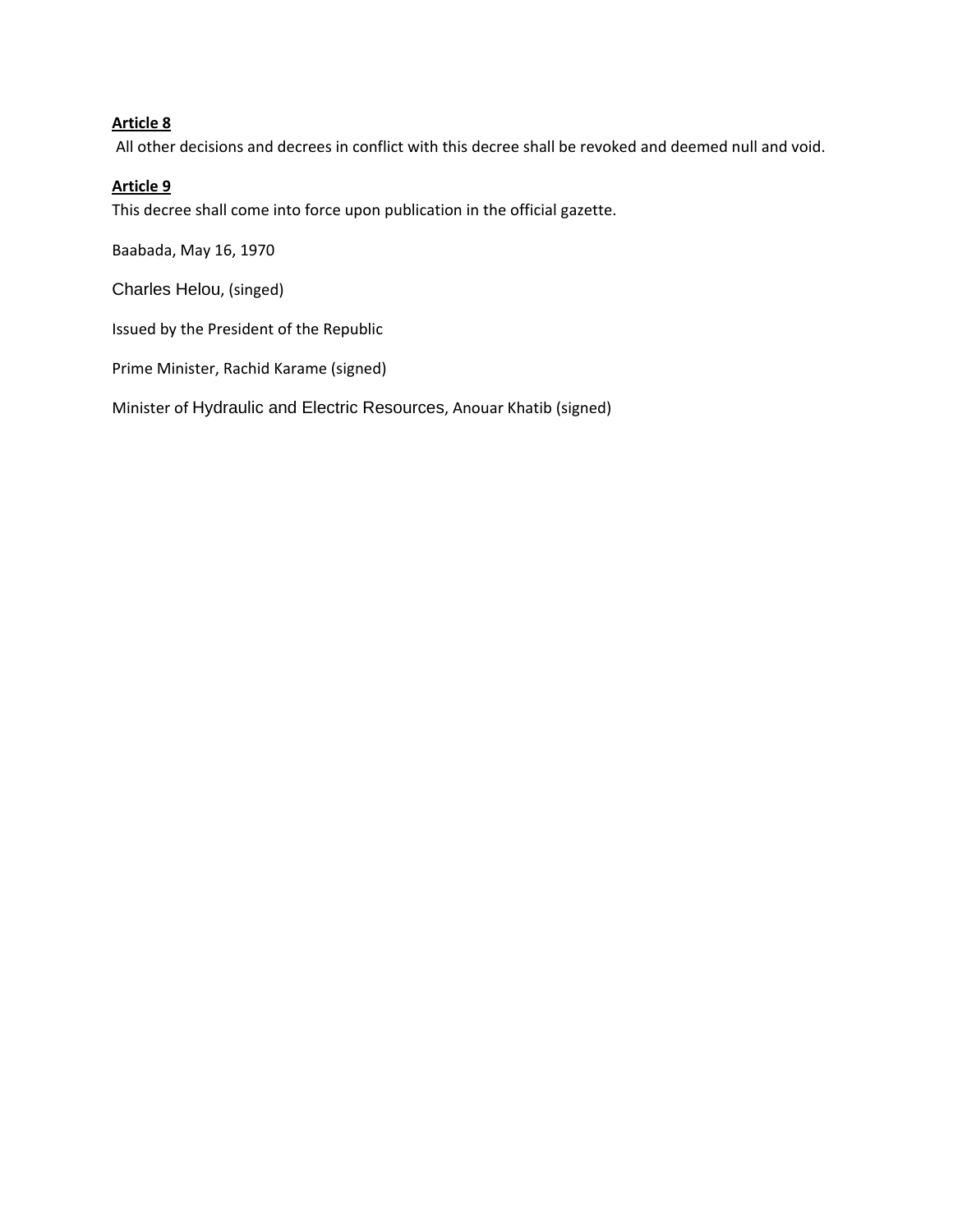#### **Table 1**

## **Distribution of Litani River water for irrigation purposes Quantities of water currently available and used for irrigation purposes**

#### First:

Quantities of water annually available during the irrigation season in the period as of mid‐April until the end of October - from different sources in the areas between the road of Beirut-Damascus, the southern borders, and between the springs of Anjar‐ Chemsine, and the underground water in Terbol area north of this road in the central Beqaa - amount to 510 million  $m^3$ . This amount of water is detailed in the following table:

| <b>SOURCE</b>                                                    | <b>ALTITUDE</b><br>(m) | QUANTITY (mm <sup>3</sup> ) | <b>Notes</b> |
|------------------------------------------------------------------|------------------------|-----------------------------|--------------|
| Spring of south Beqaa<br>1.                                      | 870-890                | 50                          |              |
| Underground water in the south Beqaa<br>2.                       | 840                    | 60                          |              |
| Water available in the Qaraoun Lake<br>3.                        | 820                    | 160                         |              |
| Ain al Zarqa (Water Litani Course)<br>4.                         | 600                    | 20                          |              |
| Tunnel of Markaba-Jezzine<br>5.                                  | 600                    | 10                          |              |
| Qasmieh River (estuary)<br>6.                                    | 5                      | 17                          |              |
| Nahr el Awali<br>7.                                              | 30                     | 10                          |              |
| Different small and scattered springs<br>8.                      |                        | 5                           |              |
| Damour River<br>9.                                               | 445                    | 5                           |              |
| 10. Beirut River (Daychounieh)                                   | 50                     | 5                           |              |
| 11. El Zahrani & Abou Assouad                                    | 180-400                | 10                          |              |
| 12. Ras el Ain (Tyr)                                             | 18                     | 10                          |              |
| 13. Underground water in the southern coastal<br>plains          |                        | 20                          |              |
| 14. Khardala Dam                                                 | 270                    | 80                          |              |
| 15. Marjeyoun                                                    |                        | 3                           |              |
| 16. Springs in the lower Litani River from Markabi<br>to Mansoub | 3                      | 45                          |              |
| <b>TOTAL</b>                                                     |                        | 510                         |              |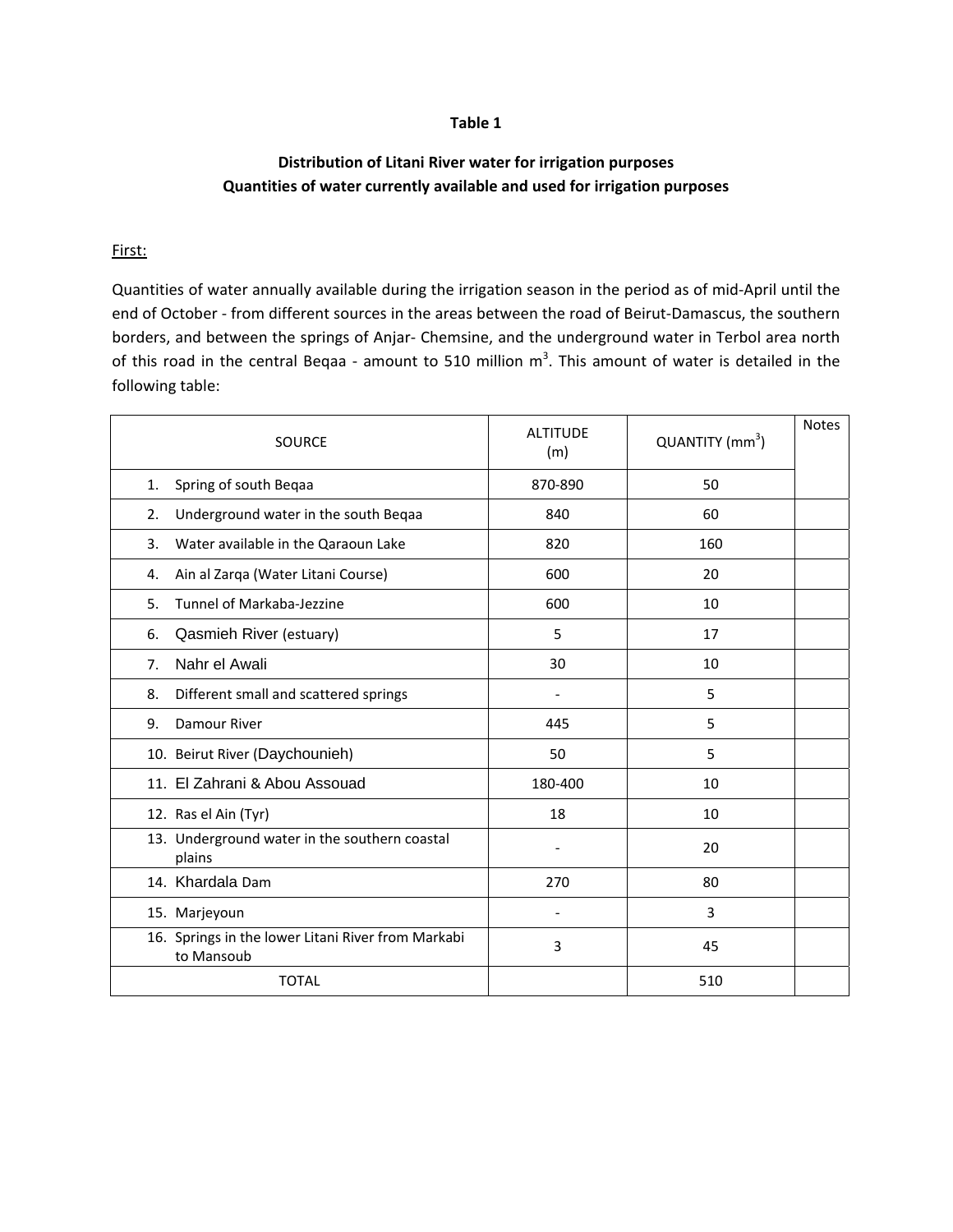#### Notes:

Latest studies show that the quantities of water that could be extracted from the underground in the south Begaa exceed the amount of 60 million  $m^3$  mentioned in line item 2 in the table above to at least 70 million  $m^3$ .

- 1. The springs of the upper Litani currently used for irrigation between Tell‐Amara and the road of Damascus are not counted in this table, despite the fact that water currently used in other regions particularly in the western foothills and south Lebanon are included in distribution over different regions.
- 2. Possible construction of a dam in Kamed El laouz area was not taken into consideration, though such dam can be filled with water taken form underground water in Rashaya area (Aiha –Kfarkouk) through a tunnel.
- 3. The Khardala Dam has not been constructed yet, and untill this date, it is not known how to benefit from the springs of the lower Litani.
- 4. The above four notes show that the proposed water quantity allocated for irrigation purposes in south Beqaa is sufficient for this area with a large reserve of no less than 50  $m<sup>3</sup>$  remaining.

#### Second:

The quantities of water currently used in irrigation and the irrigated areas are as follows:

- A. In south Beqaa 76 million  $m^3$  is currently used to irrigate approx. 9,500 ha. An irrigation project at an altitude of 900 m shall maintain an overall and standard‐based reorganization of irrigation system in south Beqaa, and hence, the irrigated area shall be subject to such reorganization.
- B. In the western foothills, 112 million  $m<sup>3</sup>$  is used to irrigate 8,600 ha. as detailed in the table below. It is worth noting that a huge amount of water is wasted and the water allocated for the currently irrigated areas should be rationalized and lowered to only 86 million  $m^3$ .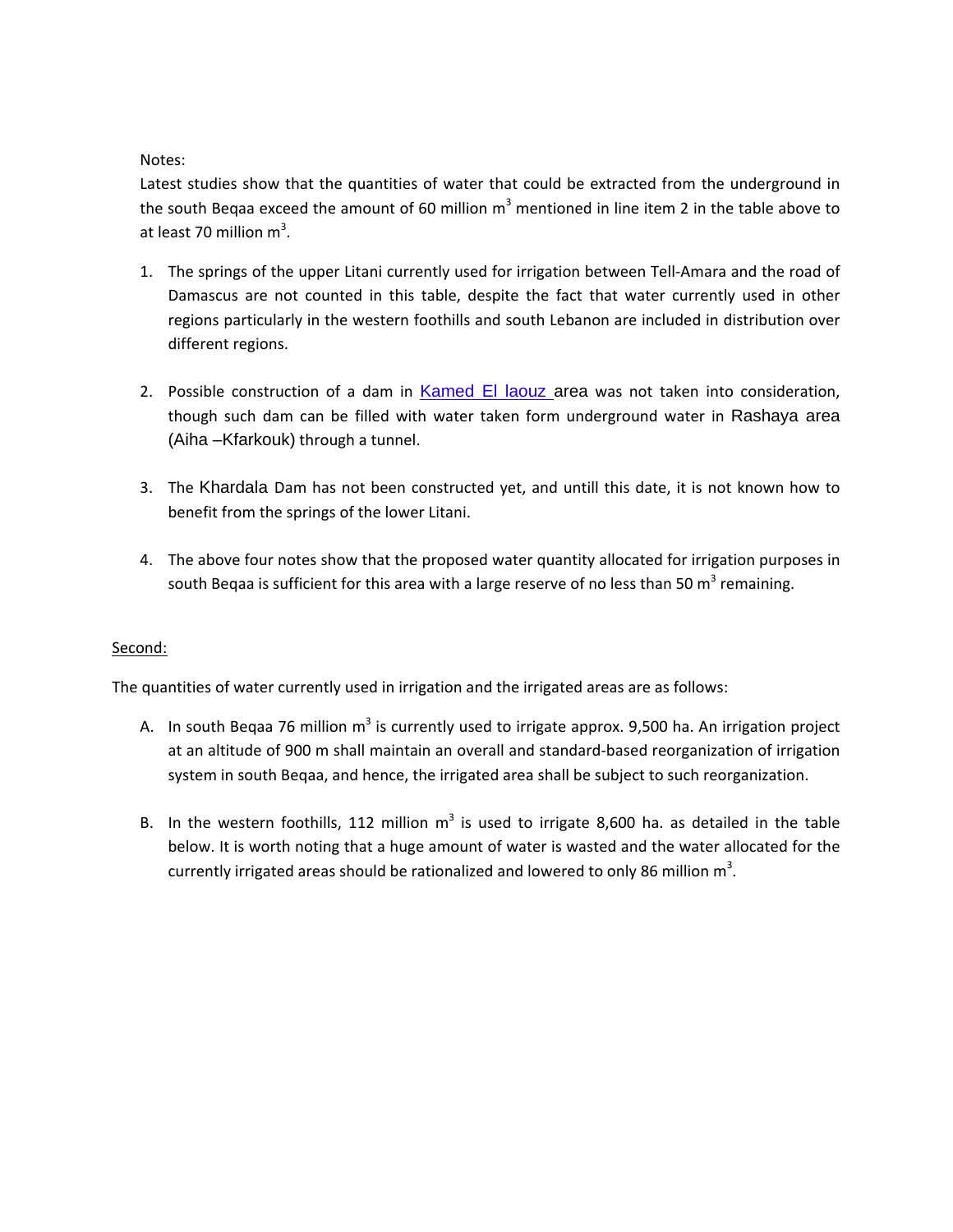|                                                                                                                                                                                                                                                                                                                                   | Beirut River                 | Damour River   | Nahr el Awali                | Qasmieh<br>Project       | Ras El Ain               | Underground<br><b>Water</b> | Litani River             | Marjayoun                | Other sources  | Total Area | water allocated<br>Quantities of |
|-----------------------------------------------------------------------------------------------------------------------------------------------------------------------------------------------------------------------------------------------------------------------------------------------------------------------------------|------------------------------|----------------|------------------------------|--------------------------|--------------------------|-----------------------------|--------------------------|--------------------------|----------------|------------|----------------------------------|
| Region                                                                                                                                                                                                                                                                                                                            | ha                           | ha             | ha                           | Ha                       | ha                       | ha                          | ha                       | ha                       | ha             | ha         | million<br>m <sub>3</sub>        |
| The area between<br>Beirut River and<br><b>Ghadir River</b>                                                                                                                                                                                                                                                                       | 350                          |                | $\overline{\phantom{a}}$     |                          |                          |                             |                          | $\overline{a}$           | 50             | 400        | 4.5                              |
| The area between<br>Ghadir River and<br>Damour River                                                                                                                                                                                                                                                                              | $\overline{\phantom{a}}$     | 400            | Ĭ.                           |                          |                          |                             |                          |                          | 50             | 450        | 4.5                              |
| The area between<br>Damour River and<br>Nahr el Awali                                                                                                                                                                                                                                                                             | $\overline{\phantom{0}}$     | $\overline{a}$ | 250                          | $\overline{\phantom{0}}$ | $\overline{\phantom{a}}$ | 400                         | $\overline{a}$           | $\overline{a}$           | 50             | 700        | 7.5                              |
| The area between<br>Nahr el Awali and<br>Al Zahrani River                                                                                                                                                                                                                                                                         | $\qquad \qquad \blacksquare$ |                | 450                          | 300                      | $\overline{\phantom{a}}$ | 600                         | $\overline{\phantom{a}}$ | $\qquad \qquad -$        | 50             | 1400       | 14                               |
| The area between<br>Al Zahrani River<br>and Litani River                                                                                                                                                                                                                                                                          | $\qquad \qquad \blacksquare$ |                | $\qquad \qquad -$            | 2000                     | $\overline{\phantom{a}}$ | 100                         | $\overline{\phantom{a}}$ | $\overline{\phantom{0}}$ | 100            | 2200       | 22                               |
| The area between<br>Litani River and<br><b>Borders</b>                                                                                                                                                                                                                                                                            |                              |                | $\qquad \qquad \blacksquare$ | 900                      | 1100                     | 850                         | 300                      | 300                      | $\overline{a}$ | 3450       | 34.5                             |
| Total                                                                                                                                                                                                                                                                                                                             | 350                          | 400            | 700                          | 3200                     | 1100                     | 1950                        | 300                      | 300                      | 300            | 8600       | 86                               |
| Quantity of water<br>currently used for<br>irrigation                                                                                                                                                                                                                                                                             | 5                            | 5              | 9                            | 50                       | 10                       | 20                          | 5                        | 3                        | 5              | 112        |                                  |
| Quantity of water<br>to be allocated                                                                                                                                                                                                                                                                                              | 3.5                          | 4              | $\overline{7}$               | 32                       | 10                       | 20                          | 3                        | 3                        | 3              | 86         |                                  |
| N.B:<br>Water savings because of reorganization of irrigation systems in western foothills and south Lebanon amount to<br>112 - 86= 26 $m^3$ . This quantity has been allocated for irrigating new lands despite great difficulties facing<br>reorganization of old irrigation systems and taking out water savings from farmers. |                              |                |                              |                          |                          |                             |                          |                          |                |            |                                  |

#### N.B: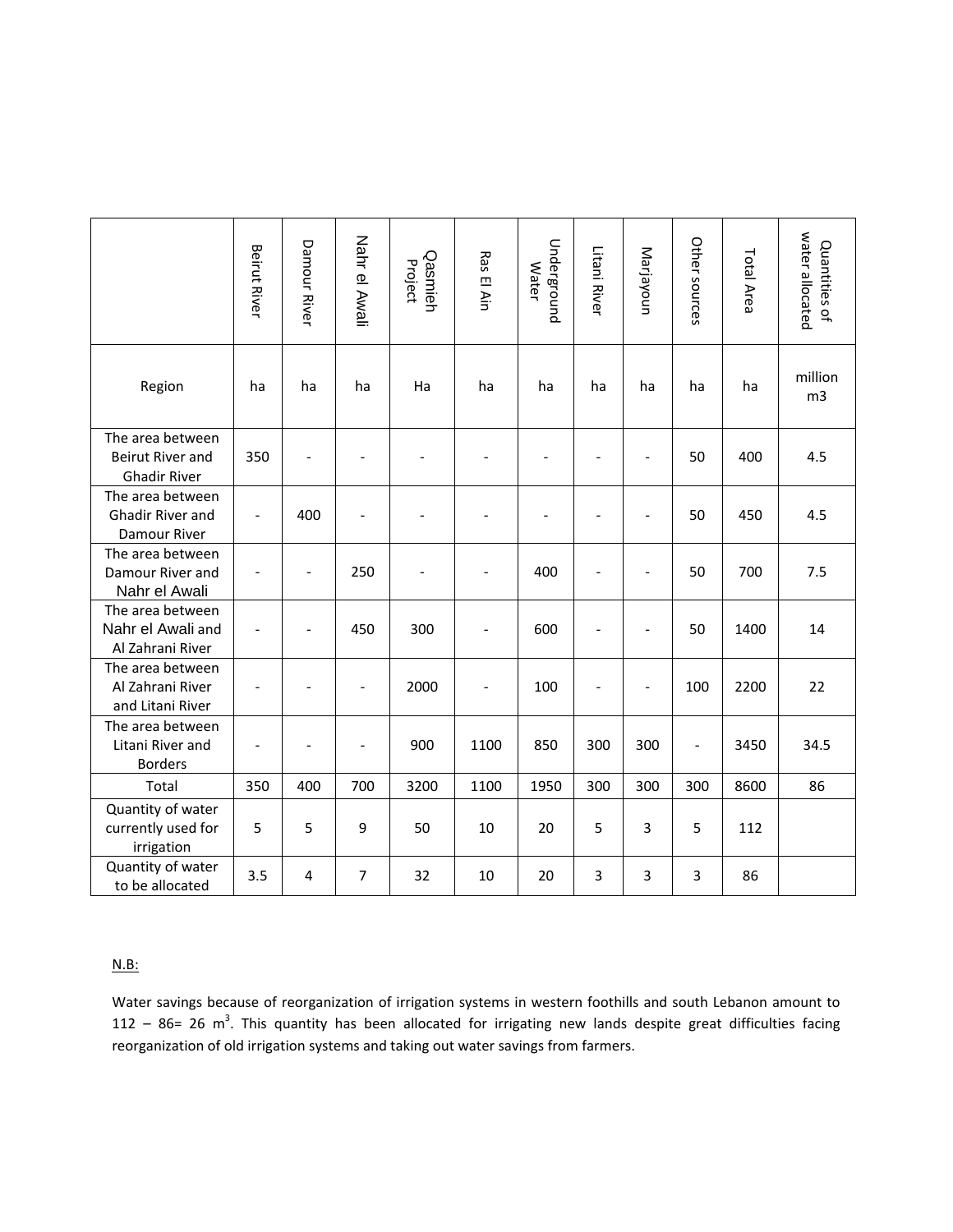#### **Table 2**

#### **Distribution of Litani water for irrigation**

Distributing the water of the Litani River and other sources of water in the area between the road of Beirut‐Damascus, the southern borders, and the springs of Anjar‐ Chemsine and underground water in Terbol area north of this road in the central Beqaa during the irrigation season from the middle of April until the end of October of every year

#### **First: Lands of the region**

Areas of lands in each region are shown below:

#### **A. Lands of South Beqaa**

The areas of land down the channel at an altitude of 900 m amount to 30480 ha, of which 22500 ha for irrigation, and the remainder is for roads, housing, and wasteland. An area of 9,500 is currently irrigated in this region.

#### **B. Lands of the western foothills:**

The total area of the western foothills within the domain area of the National Authority of the Litani River and between an altitude of 800 m and the sea level amount to 211,000 ha, of which only 7,400 ha are being irrigated.

#### **Second: Method of distributing water for irrigation purposes**

Since the available amount of water in the Litani River is not sufficient to irrigate all arable and irrigable lands, water can be distributed by either of these two methods:

- 1. Irrigating arable and irrigable lands nearby water, accordingly, depriving remote areas from irrigation; or
- 2. Irrigating sections of lands in each region by a reasonable and fair amount of water to ensure equity among regions and avoid deprivation of any region from the benefits of irrigation from Litani water.

Since the second method secures more social equity and does not deprive any regions nearby Litani river from benefiting from its water, it is used to distribute water over the western foothills, taking into consideration the currently irrigated areas. Decreasing the regions, which currently include irrigated areas by the same percentage of new water allocated to regions not including currently irrigated areas leads to full establishment of the right of the irrigated areas and giving them additional right. Moreover full inclusion of the currently irrigated areas into distribution account as if such areas are not irrigated areas deprive them totally from their vested right, and the new irrigated areas shall be very minimal, accordingly people living there shall not feel the benefits of the project. Therefore, for distributing new water, half of the irrigated areas is considered while the other half is deemed as having a vested right and not included in the distribution account.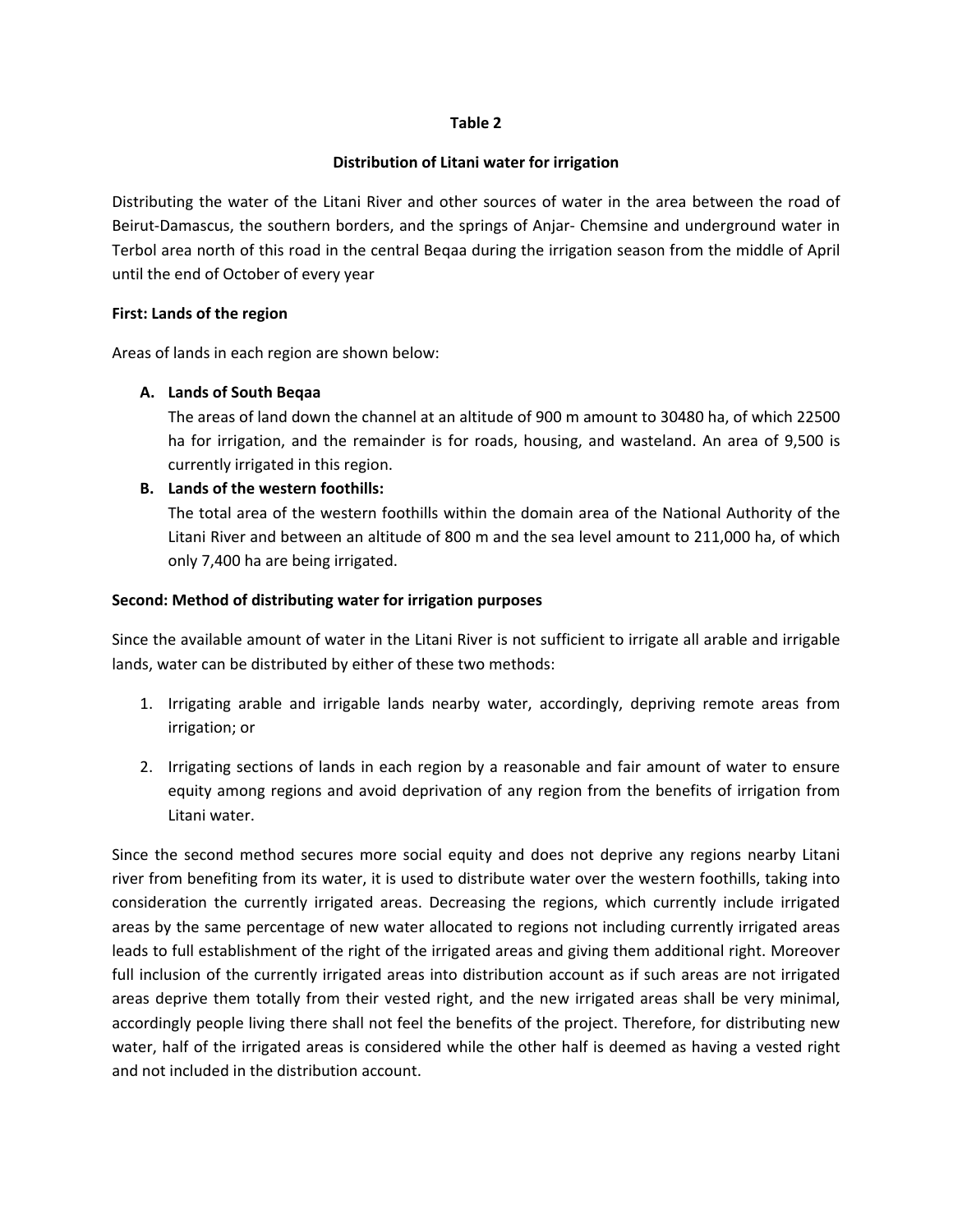In south Beqaa, the quantities of water available in springs and underground water are hardly enough to irrigate the whole region, therefore, to be able to request finance from the International Bank for Reconstruction and Development, the amount of water deemed enough for full irrigation was allocated to lands most fit for irrigation in the region.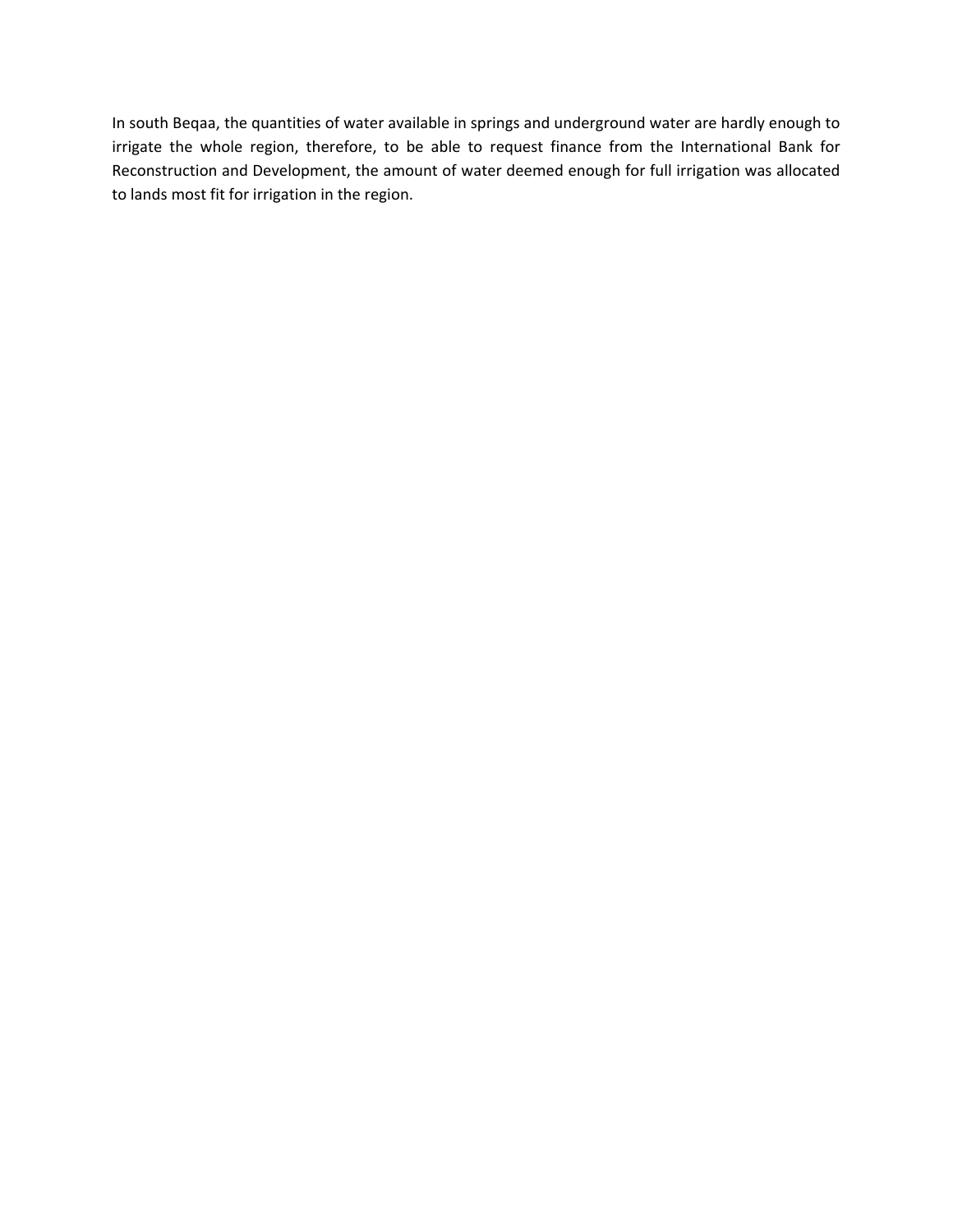#### **Third: Water distribution**

#### **A. Irrigation of south Beqaa**

An mount of 140 million  $m<sup>3</sup>$  shall be allocated to south Beqaa, and this amount is enough for full irrigation during the period from April to October according to the reports of the International Bank for Reconstruction and Development and FAO. This water is taken from these sources:

| 1. Underground water in south Begaa | $60 \text{ m}^3$ |
|-------------------------------------|------------------|
| 2. Springs in south Begaa           | 50 $m3$          |
| 3. Qaraoun Lake                     | $30 \text{ m}^3$ |
| Total                               | 140 $m3$         |

#### **B. Irrigation of western foothills:**

An mount of 320 million  $m<sup>3</sup>$  shall be allocated to western foothills. This amount shall be taken from different sources located in the western foothill and the quantity of water available for irrigation in Qaraoun Lake (i.e., 130  $m<sup>3</sup>$ ). This amount shall be divided over the areas currently irrigated and new irrigation projects as follows:

‐ Currently irrigated areas

|                          |           | 86 m     |
|--------------------------|-----------|----------|
| $\overline{\phantom{a}}$ | New areas | 234 $m3$ |
|                          |           |          |
| Total                    |           | 320 $m3$ |

#### **C. Reserve for potable water and industrial needs**

An mount of 50illion  $m<sup>3</sup>$  shall be reserved for Beirut city and industrial projects.

 $\frac{50 \text{ m}^3}{ }$ 510 m

 $ac<sup>3</sup>$ 

#### **Fourth: Lands to be irrigated**

#### **A. Lands covered by the project in south Beqaa:**

14000,000  $m^3$  = 23,500 ha approx. ‐‐‐‐‐‐‐‐‐‐‐‐‐‐‐‐‐‐‐‐

The percentage of irrigated land:  $6000 \text{ m}^3$  per ha

22,500 = 78%

30,000

This for full irrigation, the remainder lands are for roads, housing, and wastelands.

#### **B. Lands covered by the project in western foothills**

New areas that can be irrigated:

 $\frac{23,400,000}{7000m^2}$  = 33,000 ha

Percentage of distribution per regions (with a total area of 211,140 ha):

 $33,000+^{1/2}$  % x 8,600 = 17.7%

#### 211,140

‐‐‐‐‐‐‐‐‐‐‐

This percentage shall apply to the area of each region, and then half of the currently irrigated area shall be taken out of such region.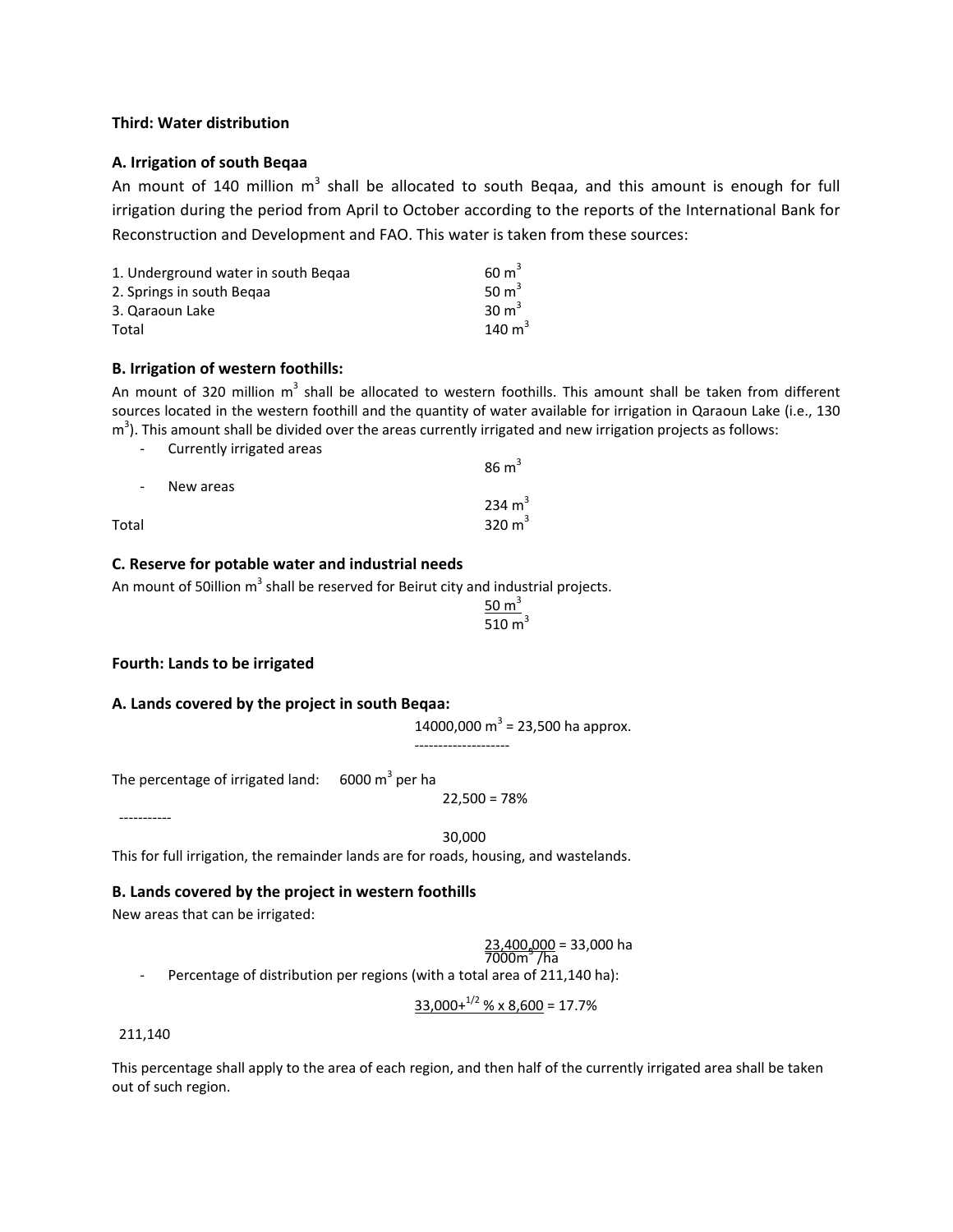| Region                                                             | altitude of<br>Total Area<br>under an<br>800 m | 17.8% of this<br>area | irrigated area<br>50 % of the<br>currently | benefit from<br>which will<br>allocated<br>New area<br>water | Total amount<br>allocates<br>of water | irrigated area<br>Total | irrigated area<br>% of irrigated<br>area to total<br>altitude of<br>under an<br>800 m |
|--------------------------------------------------------------------|------------------------------------------------|-----------------------|--------------------------------------------|--------------------------------------------------------------|---------------------------------------|-------------------------|---------------------------------------------------------------------------------------|
|                                                                    | ha                                             | ha                    | ha                                         | ha                                                           | mm3                                   | ha                      |                                                                                       |
| The area<br>between<br><b>Beirut River</b><br>and Ghadir<br>River  | 7880                                           | 1400                  | 0.5% X 400                                 | 1200                                                         | 7                                     | 1600                    | 20.3%                                                                                 |
| The area<br>between<br>Ghadir<br>River and<br>Damour<br>River      | 17240                                          | 3000                  | 0.5% X 450                                 | 2775                                                         | 20                                    | 3225                    | 18.7%                                                                                 |
| The area<br>between<br>Damour<br>River and<br>Nahr el<br>Awali     | 23040                                          | 4100                  | 0.5% X 700                                 | 3750                                                         | 27                                    | 4450                    | 19.3%                                                                                 |
| The area<br>between<br>Nahr el<br>Awali and<br>Al Zahrani<br>River | 25040                                          | 4400                  | 0.5% X 1400                                | 37000                                                        | 26                                    | 51000                   | 20.3%                                                                                 |
| The area<br>between Al<br>Zahrani<br>River and<br>Litani River     | 44740                                          | 7000                  | 0.5% X 2200                                | 6900                                                         | 49                                    | 91000                   | 20.3%                                                                                 |
| The area<br>between<br>Litani River<br>and<br>Lebanese<br>borders  | 93200                                          | 16400                 | 0.5% X 3450                                | 14675                                                        | 104                                   | 18125                   | 13.4%                                                                                 |
| Total                                                              | 211140                                         | 37300                 | 0.5% X 8600                                | 33000                                                        | 234                                   | 41600                   | 19.7%                                                                                 |

The official gazette, issue 49, June 18, 1970, pages 1029, 1030, 1031, 2032, 1033, 1034, 1035, and 1036